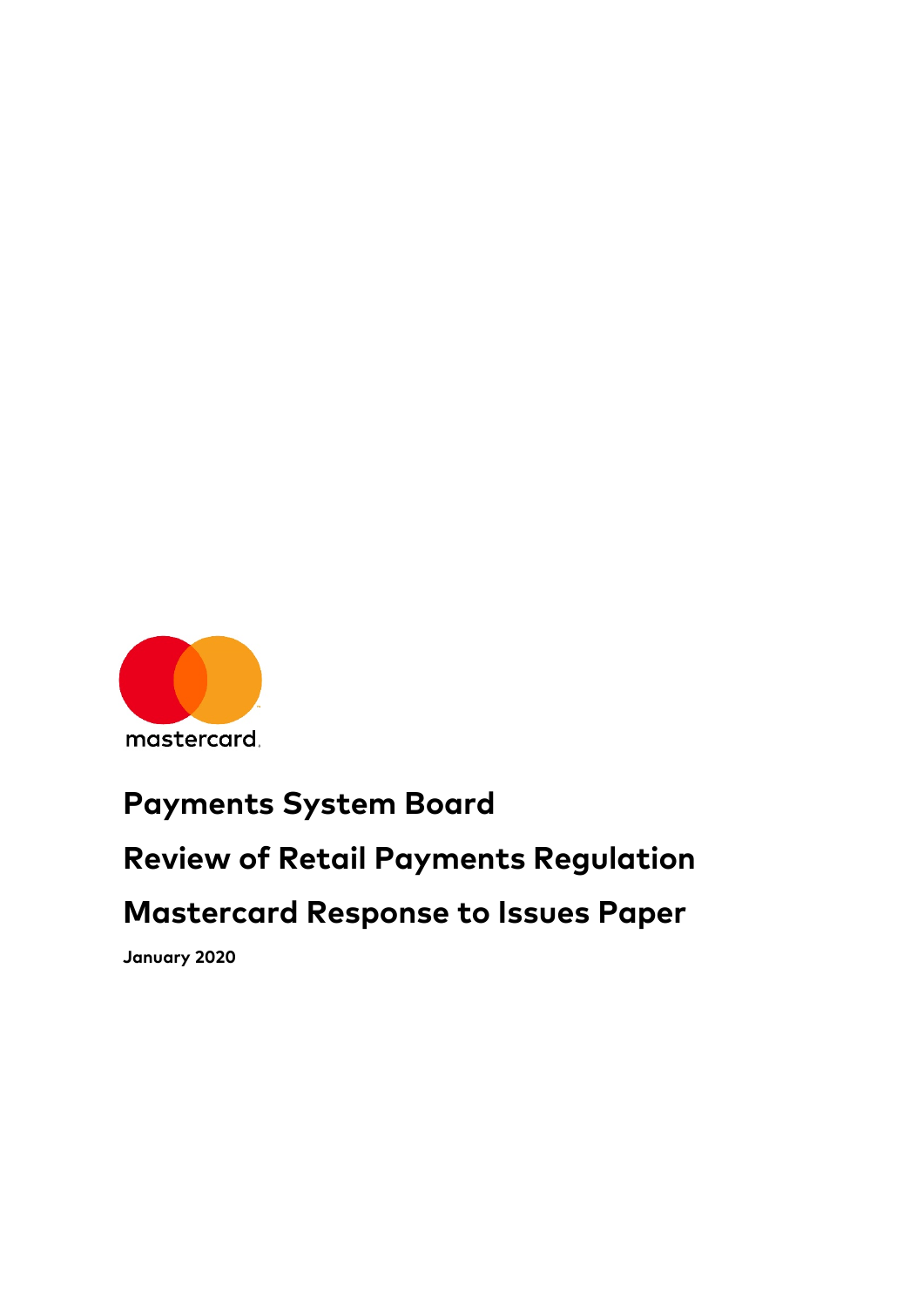# **TABLE OF CONTENTS**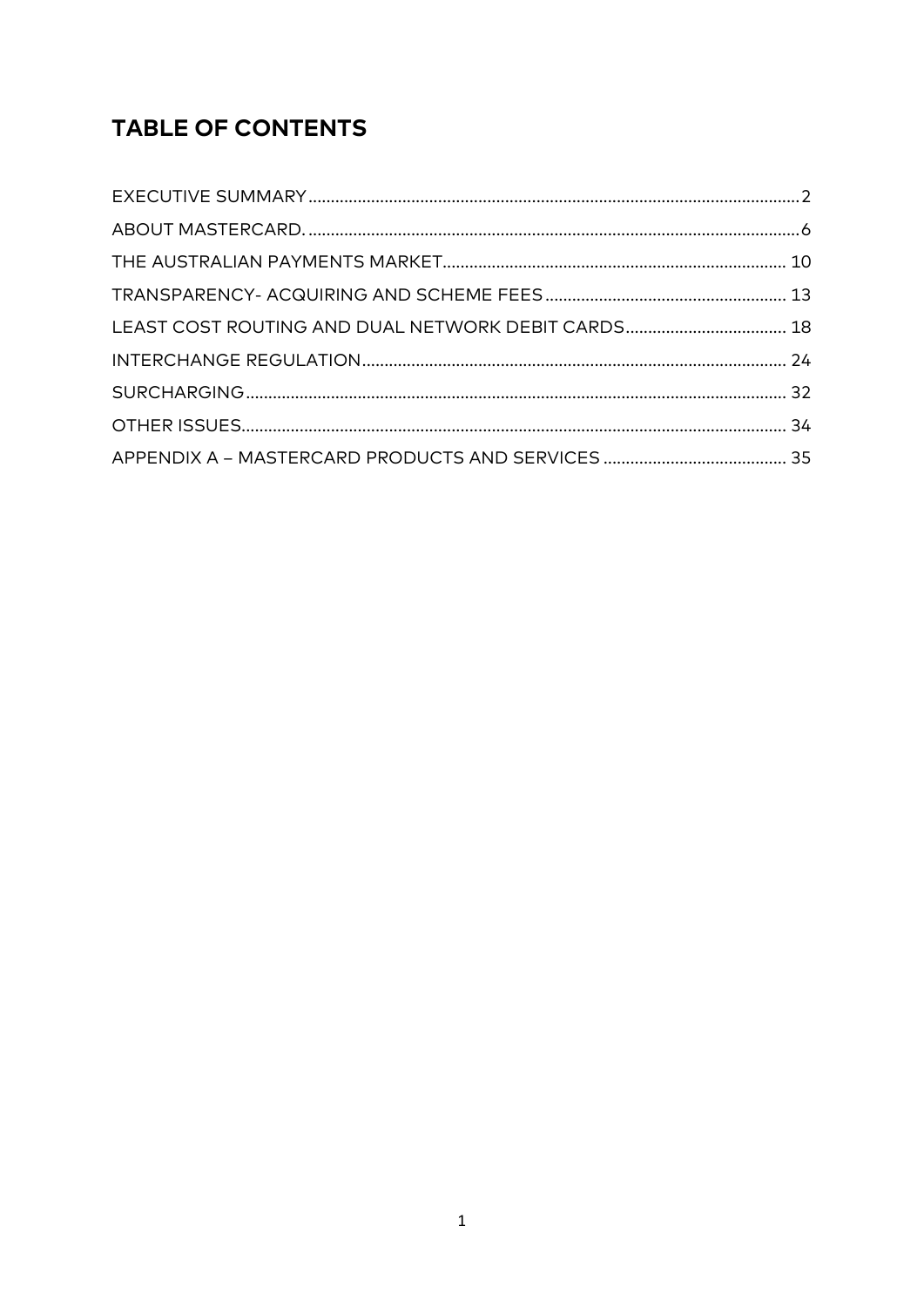### **EXECUTIVE SUMMARY**

*Payments are complementary services, integrated in the functioning of all industries, and any incremental improvement in payments has an outsized contribution to make to the economy as a whole. [1](#page-2-0)*

Mastercard welcomes the opportunity to respond to the Reserve Bank of Australia's (RBA) *Review of Retail Payments Regulation Issues Paper* (the Issues Paper)*.*

Australia is an advanced, competitive payments market delivering great value to merchants, consumers, banks, governments and the economy. Consumers have access to a range of ways to pay. As noted in the Issues Paper, card payments are now the most frequently used payment method in Australia, with 10 billion debit and credit card payments for a total value of \$678 billion made in 2018/19. [2](#page-2-1)

When regulation began in 2002, the payments market provided fewer options for users, with a small number of schemes operating primarily in a card present environment, alongside cheques and cash. Since then, the market has evolved rapidly. Today, users enjoy a diverse range of ways to pay and get paid.

The Australian payments market will continue to evolve and innovate quickly. New entrants, technologies, payment options and the introduction of new products and innovations by schemes like Mastercard are proof of a competitive, dynamic sector that needs a regulatory framework to promote this evolution rather than inhibit it.

The increasing number, forms and channels of payments bring with them tremendous opportunities, as well as challenges. The rollout of the 5G communications network, advances in artificial intelligence (AI) and the Internet of Things (IoT) will lead to a very different payments system than the one existing today. In the future, there won't simply be continuing significant growth in card not present transactions; there will be "person not present" transactions, such as a smart fridge ordering more milk because it knows you've run out.

However, our more connected, digitised world also poses greater cybersecurity challenges. The shift to online payments has significantly increased the risk to consumers of fraud and data theft. AusPayNet statistics show card not present fraud costs to the industry are already close to \$500 million each year. Threats to consumer information, and the potential for payments fraud against merchants, can occur at more points in the transaction flow as that flow becomes more complex and interconnected.

<span id="page-2-0"></span> <sup>1</sup> Oxera Consulting LLP (2020), The competitive landscape for payments: an Australian perspective, p. 19

<span id="page-2-1"></span><sup>2</sup> Review of Retail Payments Regulation: Issues Paper November 2019, p. 1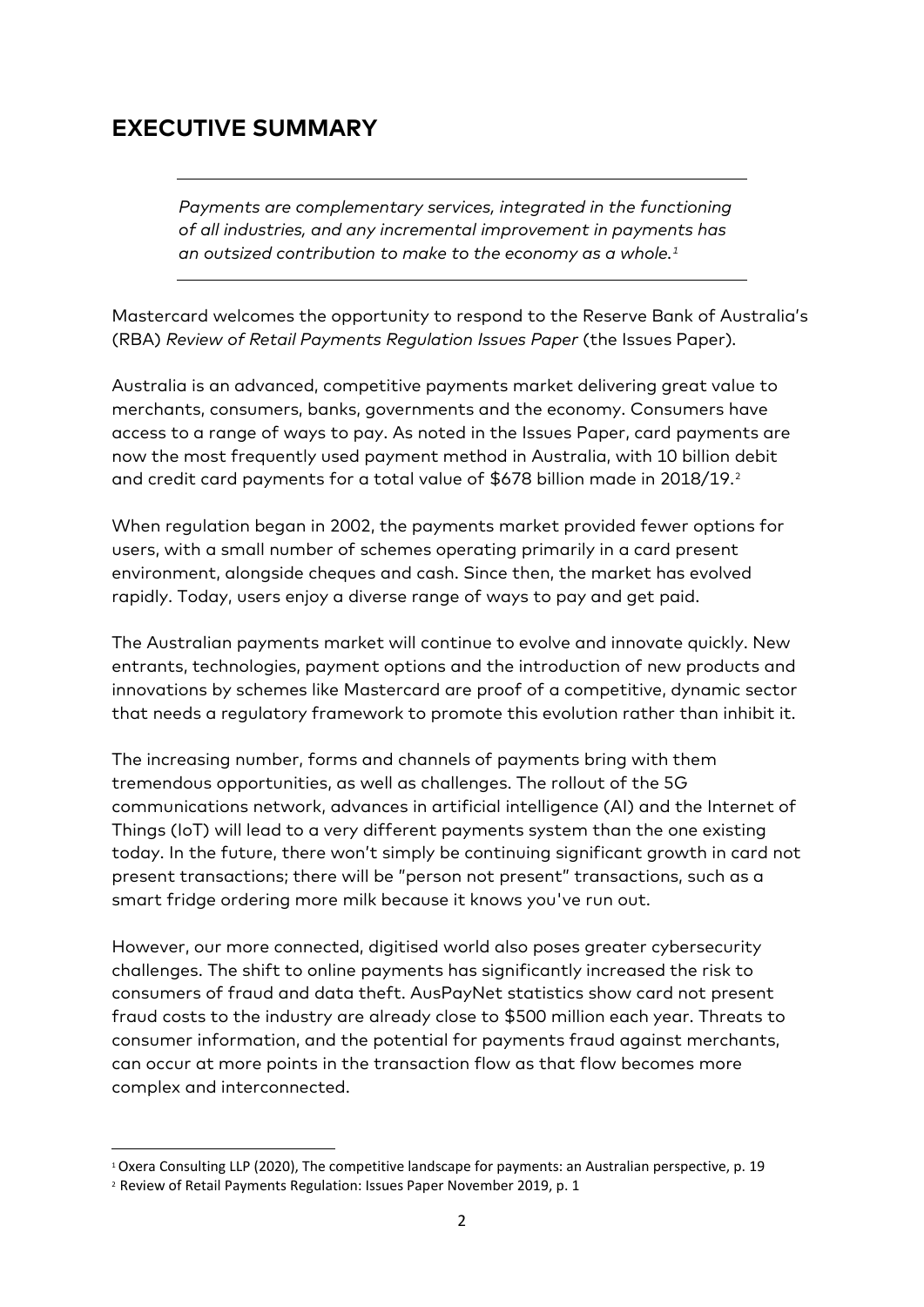A more comprehensive approach to managing these risks is needed, focusing on approval, security and, importantly, consumer experience. The nature of the threat is different through the consumer and merchant journey. By using biometrics, data and tools like machine learning and AI, Mastercard protects the ecosystem from the beginning (e.g. at account log in) through to making the payment and finally, to any disputes that may arise. At the same time, we ensure a high-quality consumer experience that minimises false declines, resulting in more sales for merchants. Mastercard looks at the process from end to end in its focus on contributing to safety, efficiency and resilience for consumers and merchants in this new ecosystem.

Mastercard is at the forefront of preventing fraud in all its forms and maintaining system security and resilience. Regulation should support security innovations and capabilities rather than driving a race to the bottom with respect to the costs of electronic payments. Absent incentives to invest, fraud will inevitably rise.

Evidence shows regulation deters investment and inhibits innovation and competition, so caution should be taken to ensure regulatory settings encourage rather than discourage - these positive outcomes.

Our response to the Issues Paper is informed by three primary themes:

**Value –** Electronic payments deliver value across the entire payments system, to all users. This value far exceeds the cost for each participant.

Mastercard's investments in technology drive consumer benefit and choice, greater sales for merchants and safer transactions, resulting in a more resilient network with enhanced functionality. Innovations like contactless payments have enhanced customer and merchant sales experiences, particularly in high-traffic stores where fast transaction times are desirable.

The development of secure digital payments technology has allowed businesses and consumers to safely buy and sell goods and services online. As online transactions grow in size and volume, there is a need for more advanced and complex tools, leveraging tokenisation, biometrics and machine learning technologies, to protect businesses and consumers. Mastercard's implementation of tools which drive down fraud and improve security will reduce the significant costs associated with fraud in the system. This will also enable business to maximise opportunities to sell more products and participate in the global marketplace. More information about Mastercard's safety and security products and services can be found at Appendix A.

Mastercard has driven advances in payment technology and will continue to invest in ways to make the network safer and more efficient.

**Transparency –** Mastercard supports transparency measures that are meaningful and genuinely help users make helpful comparisons between products, services and providers. Visibility of the cost and value of different payment methods is important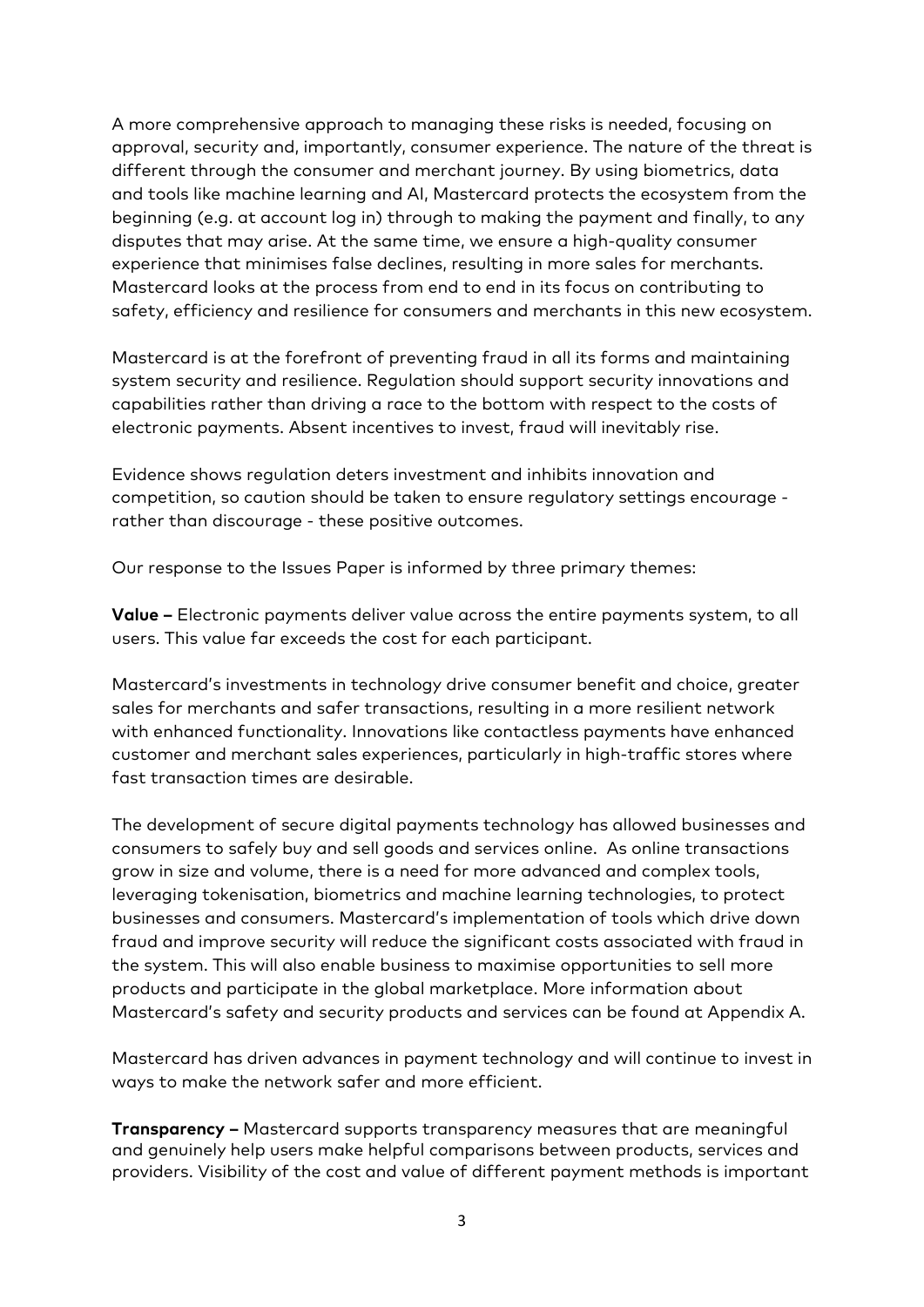as it allows all participants in the value chain to understand how much it costs them to use a specific payment form, and the benefits accrued to them.

We recognise concerns raised by some businesses about the costs of accepting electronic transactions. That's why we are continuing to work with merchants and industry associations to make pricing more transparent and to educate that vital audience about the value and benefits delivered by electronic payments.

By increasing transparency, we make it easier for merchants and consumers to understand the benefits, as well as the costs, of electronic payments. For example, information currently provided to merchants from acquirers for surcharging gives merchants visibility of average costs. But this does not indicate the cost of the different networks and payment types, nor does it illustrate the benefits merchants derive from accepting electronic payments. Further, the blending of costs between credit, debit, Mastercard and Visa has resulted in less understanding of the different costs and, usually, higher costs for merchants and their customers.

Any regulatory intervention in this space must ensure the parts of the value chain the intervention is intended to benefit, actually do benefit. Mastercard contends that this has not been the case in relation to interchange regulation. The original intent of this intervention was to benefit consumers. Instead, it has simply seen a rebalancing of revenue between issuers and merchants, with no consumer benefit.

**Competition –** Australia is a mature payments market with a high degree of competition. Technological trends are reshaping the payments landscape and enabling new entry into the Australian market. The proliferation of new entrants is, at least in part, helping drive that competition.

Competition in the unregulated market is also creating more ways to pay for consumers, and more ways to accept payment for merchants. We have seen the growth of buy-now, pay-later (BNPL) schemes over the last five years. We have also seen the quick adoption of digital wallets, giving consumers a more convenient way to pay as well as greater confidence in the safety of their transactions. Importantly, merchants have choice in which solutions they accept. In the BNPL space, the emergence of Afterpay and similar entities demonstrates consumer demands are changing rapidly. Mastercard is keen to work with the RBA to develop a framework that encourages differing models in the BNPL space given consumer uptake and merchant appetite for this form of payment.

At the same time as new entrants emerge in the market, investment from Mastercard is driving the development of new and innovative payment methods such as contactless and more secure transactions in the form of tokenisation.

Policy measures supporting competition in payments will yield positive outcomes for consumers, businesses and the broader Australian economy by driving investment in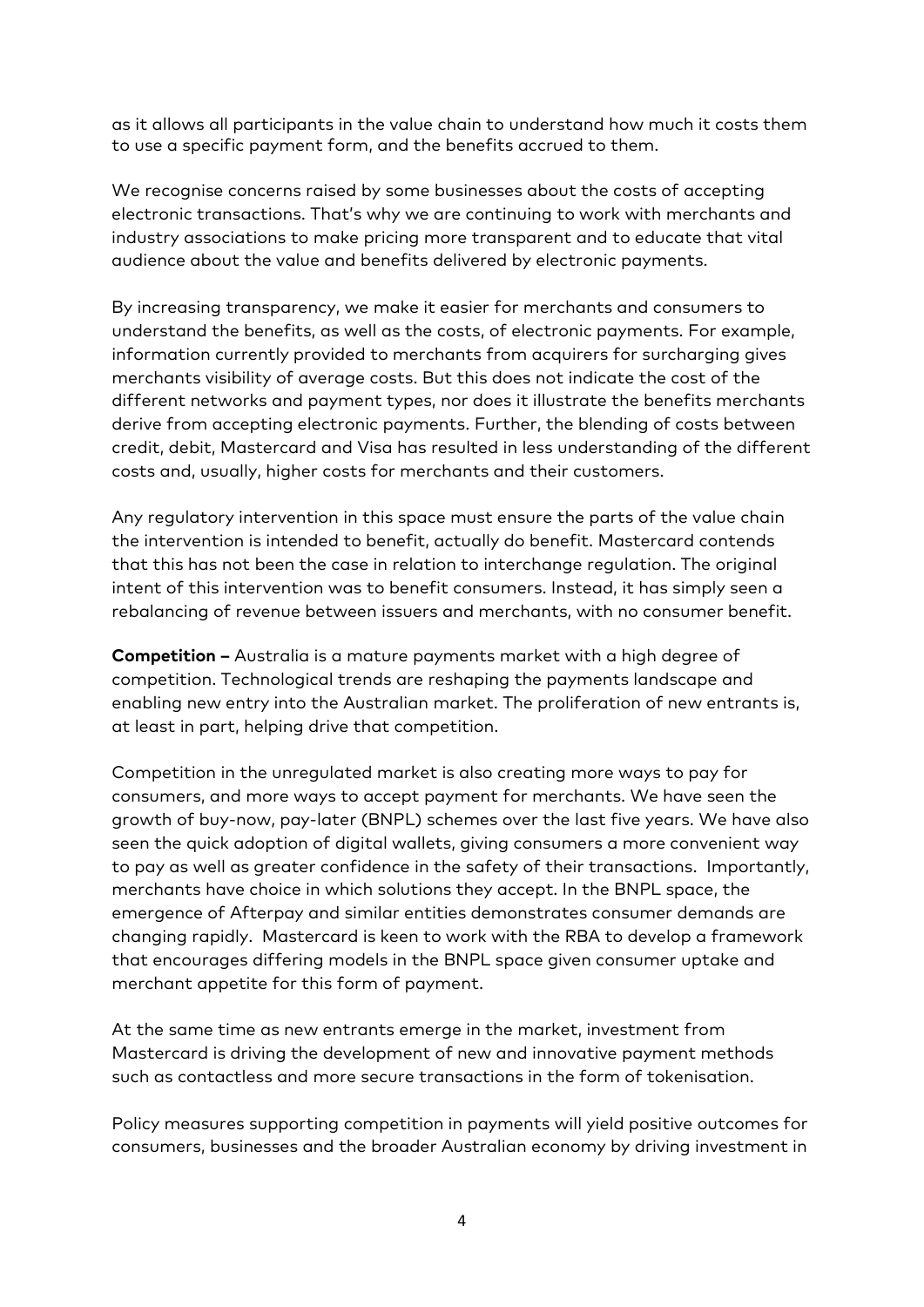customer-focused innovation and improving the productivity of payments as a component of the broader financial system.

The already high level of competition in the Australian payments market suggests that further regulatory intervention should only occur in those sections of the system not exposed to market forces. However, regulatory and policy interventions appear to be having the unintended consequence of reducing competition and potentially increasing risk in the system. Regulatory settings can optimise competition, a theme we discuss in more detail later in our submission. For example, the participation of new entrants, such as neo banks and fintechs, in the issuing market should lead to more competition, both in what is provided to consumers and how it is provided. However, the current regulatory and policy framework is inhibiting the ability of neo-banks and fintechs to issue cards. This is discussed in more detail below.

#### **Conclusion**

We make this response with the RBA's mandate in mind - controlling risk in the financial system, promoting the efficiency of the payments system and ensuring competition in the market for payment services, consistent with the overall stability of the financial system.

In providing this response and in the further discussions we hope to have with you, Mastercard considers the interests and perspectives of consumers, businesses, industry participants and other stakeholders.

Mastercard aims to continue to facilitate:

- An efficient and effective payments system;
- Recognition of the value electronic payments deliver to businesses and the wider economy, which is, in the case of cards, funded largely by issuing banks;
- Protection of consumer benefits and mitigation of unnecessary cost impacts; and
- Development of evidence-based policy which considers the impact of regulation on all system participants.

We look forward to working with the RBA and the Payment Systems Board (PSB) to develop policy recommendations that promote competition, efficiency and productivity in the Australian financial system.

Plemold

**Richard Wormald Divisional President Mastercard January 2020**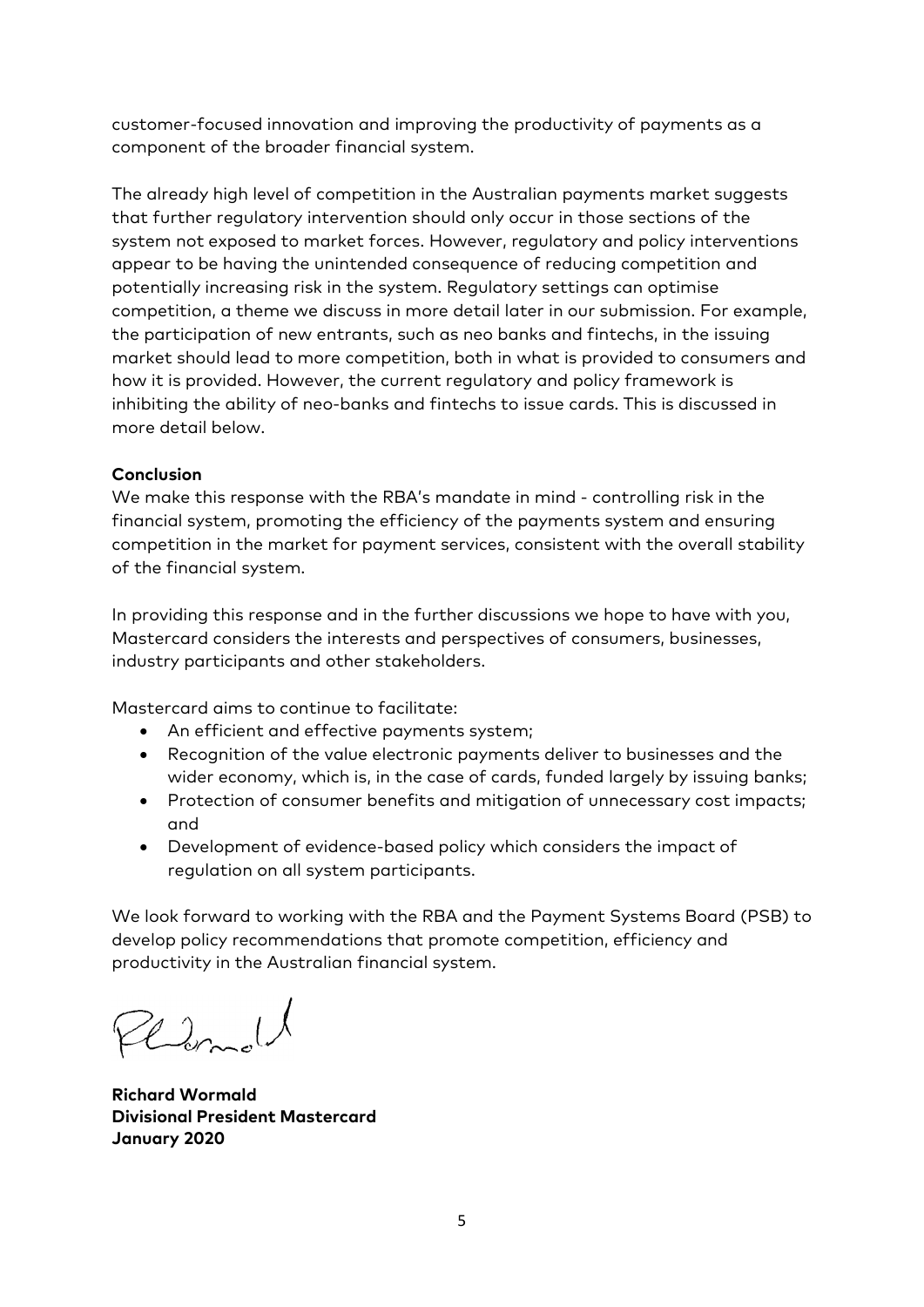# **ABOUT MASTERCARD**

#### **Overview**

Mastercard is a technology company in the global payments industry that connects consumers, financial institutions, merchants, governments, digital partners, businesses and other organisations worldwide, enabling them to use electronic forms of payment instead of cash and cheques. We make payments easier and more efficient by creating a wide range of payment solutions and services using our family of well-known brands, including Mastercard®, Maestro® and Cirrus®.

We are a multi-rail network. Through our core global payments processing network, we facilitate the switching (authorisation, clearing and settlement) of payment transactions and deliver related products and services. With additional payment capabilities that include real-time account-based payments (including automated clearing house (ACH) transactions), we offer customers one partner to turn to for their payment needs for both domestic and cross-border transactions across multiple payment flows. We also provide value added offerings such as safety and security products, information and analytics services, consulting, loyalty and reward programs and issuer and acquirer processing. Our payment solutions are designed to ensure safety and security for the global payments system.

A typical transaction on our core network involves four participants in addition to us: account holder (a consumer who holds a card or uses another device enabled for payment), issuer (the account holder's financial institution), merchant and acquirer (the merchant's financial institution). We do not issue cards, extend credit, determine or receive revenue from interest rates or other fees charged to account holders by issuers, or establish the rates charged by acquirers in connection with merchants' acceptance of our branded products. In most cases, account holder relationships belong to, and are managed by, our financial institution customers.

We generate revenues from assessing our customers based on the gross dollar volume ("GDV") of activity on the products that carry our brands, from the fees we charge to our customers for providing transaction switching and from other payment-related products and services.

#### **Our Operations and Network**

We operate a unique and proprietary global payments network, our core network, that links issuers and acquirers around the globe to facilitate the switching of transactions, permitting account holders to use a Mastercard product at millions of acceptance locations worldwide. Our core network facilitates an efficient and secure means for receiving payments, a convenient, quick and secure payment method for consumers to access their funds and a channel for businesses to receive insight through information that is derived from our network.

We authorise, clear and settle transactions through our core network for our issuer customers in more than 150 currencies and in more than 210 countries and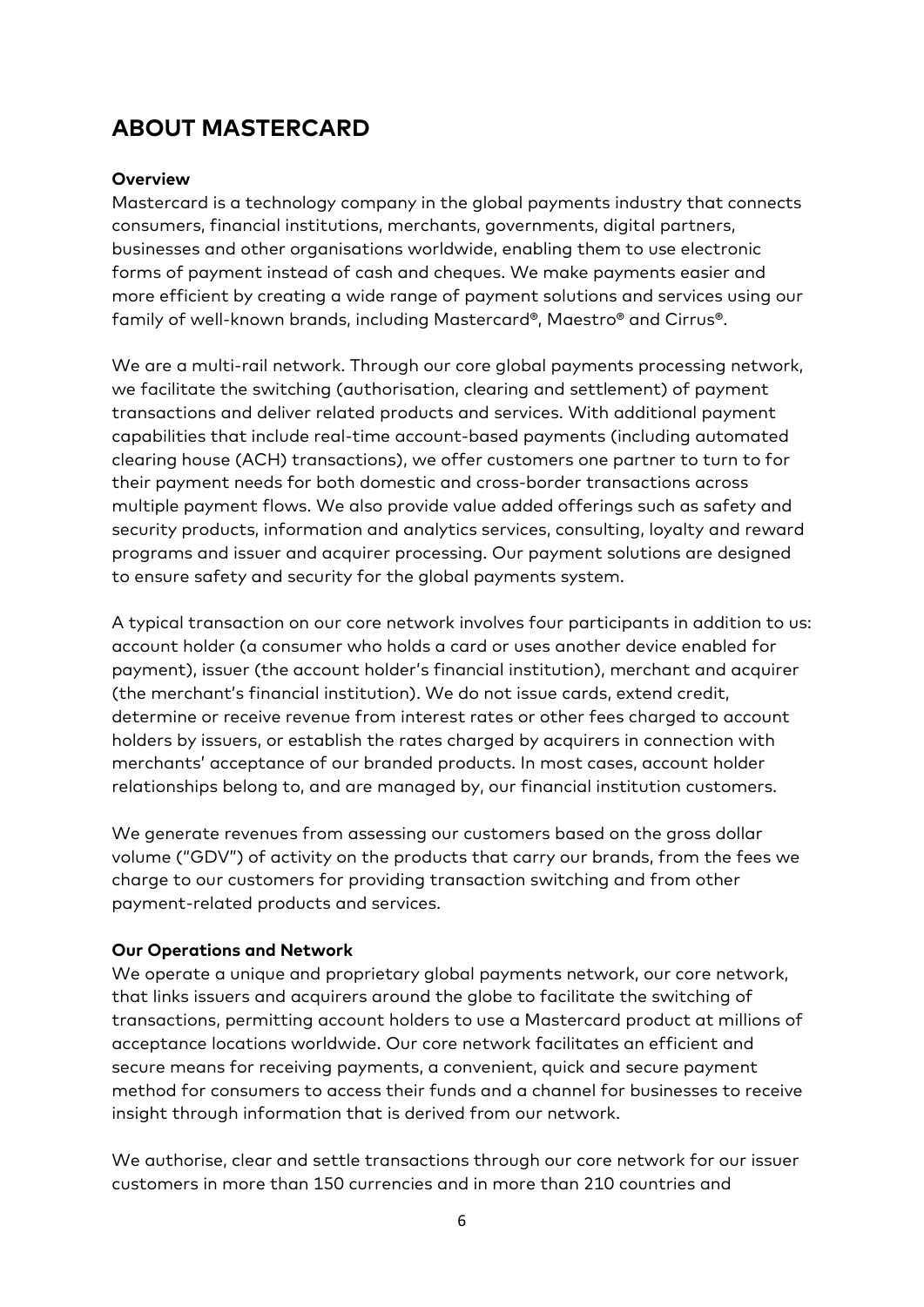territories. Vocalink expands our range of payment capabilities beyond our core network into real-time account-based payments.

*Typical Transaction*. Our core network supports what is often referred to as a "fourparty" payments network. The following diagram depicts a typical transaction on our core network, and our role in that transaction:



#### *Figure 1:*

In a typical transaction, an account holder purchases goods or services from a merchant using one of our payment products. After the transaction is authorised by the issuer, the issuer pays the acquirer an amount equal to the value of the transaction, minus the interchange fee (described below), and then posts the transaction to the account holder's account. The acquirer pays the amount of the purchase, net of a discount (referred to as the "merchant discount" rate or Merchant Service Fee (MSF)), to the merchant.

• **Interchange Fees.** Interchange fees reflect the value merchants receive from accepting our products and play a key role in balancing the costs consumers and merchants incur. We do not earn revenues from interchange fees. Generally, interchange fees are collected from acquirers and paid to issuers to reimburse the issuers for a portion of the costs incurred. These costs are incurred by issuers in providing services that benefit all participants in the system, including acquirers and merchants, whose participation in the network enables increased sales to their existing and new customers, efficiencies in the delivery of existing and new products, guaranteed payments and improved experience for their customers. We (or, alternatively, financial institutions) establish "default interchange fees" that apply when there are no other established settlement terms in place between an issuer and an acquirer. We administer the collection and remittance of interchange fees through the settlement process.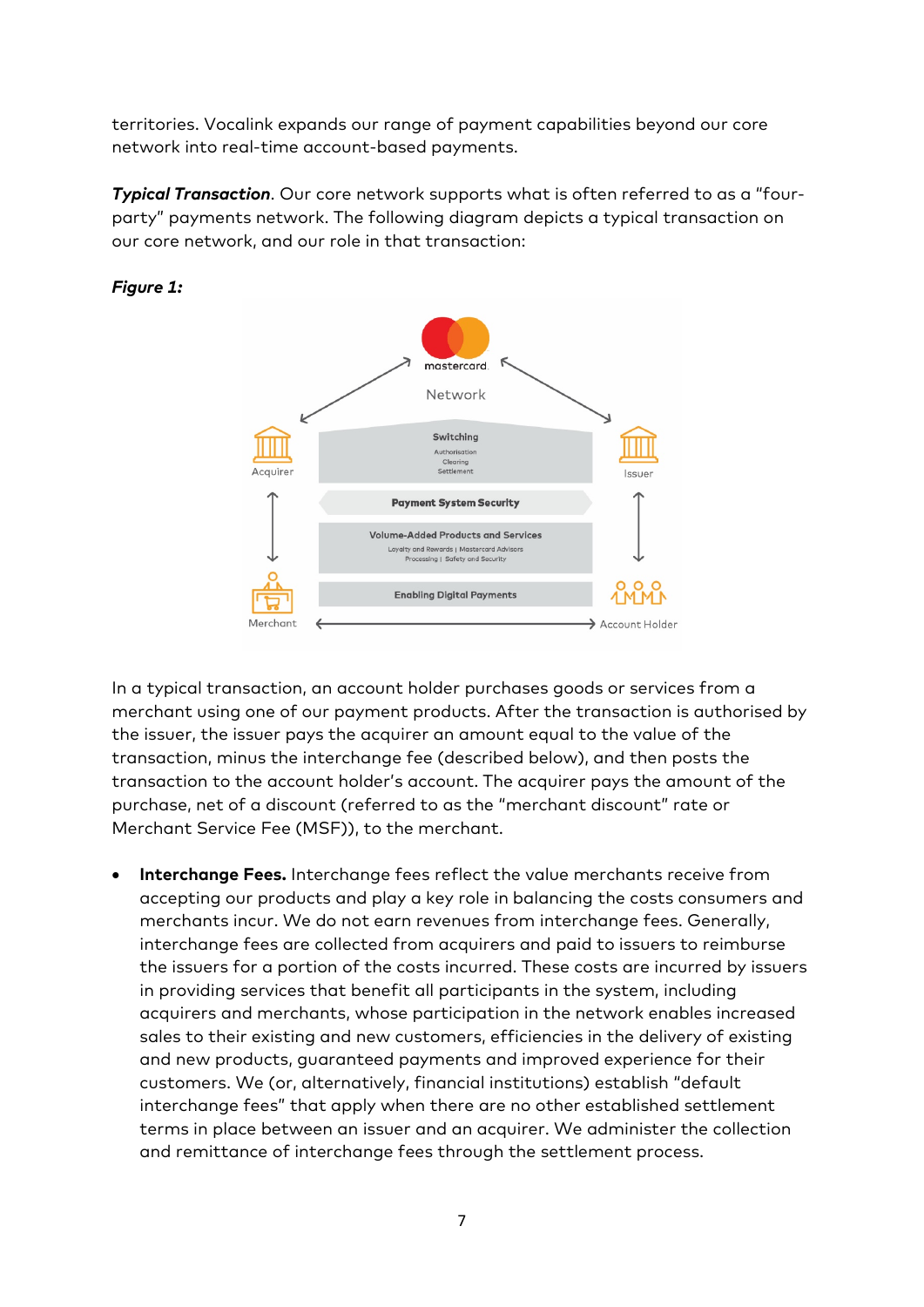• **Additional Four-Party System Fees.** The merchant service fee is established by the acquirer to cover its costs of both participating in the four-party system and providing services to merchants. The rate takes into consideration the amount of the interchange fee which the acquirer generally pays to the issuer. Additionally, acquirers may charge merchants processing and related fees in addition to the merchant service fee, and issuers may also charge account holders fees for the transaction, including, for example, fees for extending revolving credit.

#### *Switched Transactions*

- **Authorisation, Clearing and Settlement**. Through our core network, we enable the routing of a transaction to the issuer for its approval, facilitate the exchange of financial transaction information between issuers and acquirers after a successfully conducted transaction, and help to settle the transaction by facilitating the determination and exchange of funds between parties via settlement banks chosen by us and our customers.
- **Cross-Border and Domestic.** Our core network switches transactions throughout the world when the acquirer country and issuer country are different ("crossborder transactions"), providing account holders with the ability to use, and merchants to accept, our products and services across country borders. We also provide switched transaction services to customers where the acquirer country and the issuer country are the same ("domestic transactions"). We switch more than half of all transactions for Mastercard and Maestro-branded cards, including nearly all cross-border transactions. We switch the majority of Mastercard and Maestro-branded domestic transactions in the United States, United Kingdom, Canada, Brazil and a select number of other countries. Outside of these countries, most domestic transactions on our products are switched without our involvement.

*Core Network Architecture.* Our core network features a globally integrated structure that provides scale for our issuers, enabling them to expand into regional and global markets. It is based largely on a distributed (peer-to-peer) architecture with an intelligent edge that enables the network to adapt to the needs of each transaction. Our core network accomplishes this by performing intelligent routing and applying multiple value-added services (such as fraud scoring or rewards at the point of sale) to appropriate transactions in real time. Our core network's architecture enables us to connect all parties regardless of where or how the transaction is occurring. It has 24-hour a day availability and world-class response time.

*Real-time Account-based Payment Systems.* Augmenting our core network, we now offer real-time account-based payment capabilities through our acquisition of Vocalink, which enables payments between bank accounts in near real-time in countries in which it has been deployed.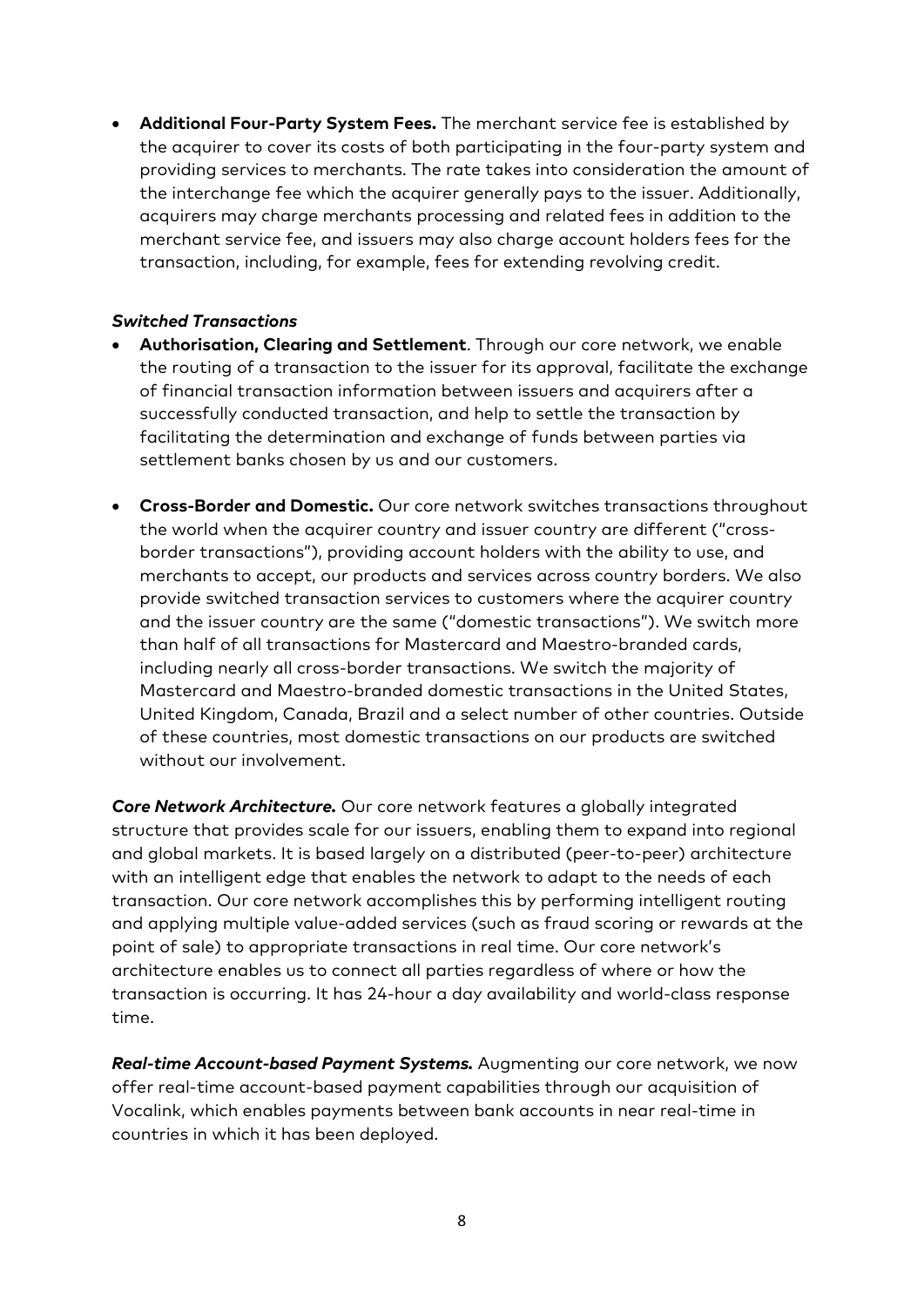*Payments System Security.* Our payment solutions and products are designed to ensure safety and security for the global payments system. The core network and additional platforms incorporate multiple layers of protection, both for continuity purposes and to provide best-in-class security protection. We engage in many efforts to mitigate information security challenges, including maintaining an information security program, a business continuity program and insurance coverage, as well as regularly testing our systems to address potential vulnerabilities.

As part of our multi-layered approach to protect the global payments system, we also work with issuers, acquirers, merchants, governments and payments industry associations to help develop and put in place standards (e.g. EMV) for safe and secure transactions.

*Digital Payments.* Our networks support and enable our digital payment platforms, products and solutions, reflecting the growing digital economy where consumers are increasingly seeking to use their payment accounts to pay when, where and how they want.

Further information on our products and services can be found in the appendices to this submission.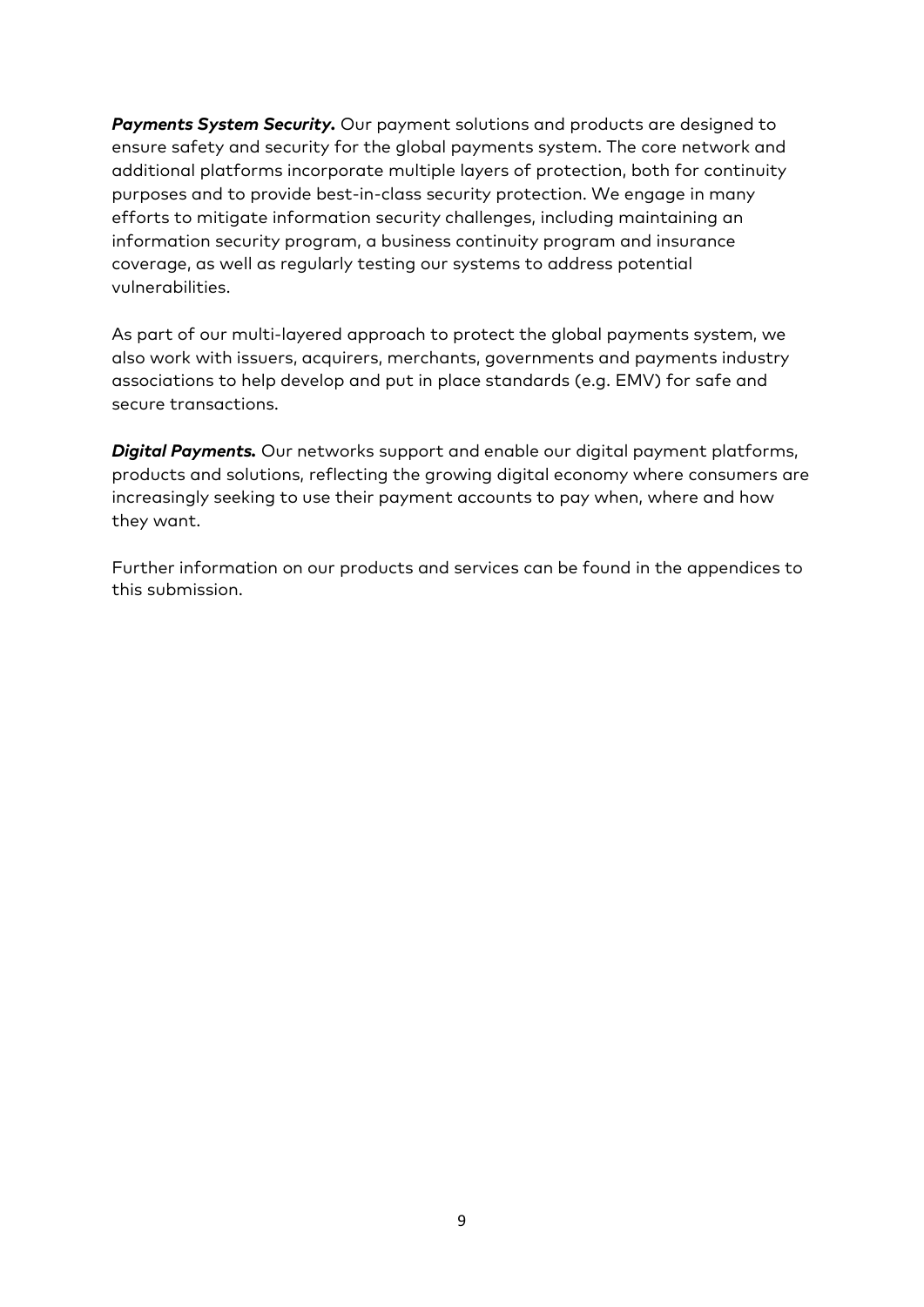# **THE AUSTRALIAN PAYMENTS MARKET**

**Q. 1. What major recent or prospective developments in the broader payments industry are particularly relevant to this review? More specifically, are there any gaps in functionality available to end users or any shortcomings in industry governance or operating arrangements that require regulation or coordinated industry action?**

**Q. 2. Are there aspects of retail payments regulation that lead to market distortions or that create opportunities for regulatory arbitrage? If so, what options should be considered as a means of addressing these? Are there gaps in the regulatory regime that need to be addressed or any elements where regulation is no longer required?**

**Q. 12. Is there a case for applying regulation to three-party card systems? What form could this take?**

**Q. 17. Are there potential enhancements to the Bank's regulatory powers and enforcement mechanisms that could improve the effectiveness of retail payments regulation?**

One way of assessing the functioning of a market, and whether regulatory intervention is required, is to examine what it delivers for end users – in this case, for customers and merchants.[3](#page-10-0) In Australia, Mastercard is confident the payments sector delivers:

- **Choice**  as illustrated by the diversity of payment options;
- **Security** our payment system has built in safeguards to ensure consumers have confidence in the safety and security of their electronic payments;
- **Efficiency**  payments are facilitated in a quick and efficient manner, which has further improved with the growing use of contactless electronic payments;
- **Quality** products and services in the market meet the needs of consumers and merchants for secure, efficient and cost-effective ways to pay;
- **Innovation** demonstrated by the diversity of payment options and the development of new technologies based on other parts of the economy, such as AI and the Internet of Things; and
- **Affordability** the RBA has acknowledged Australia enjoys a low-cost payments system, particularly in comparison to other countries.[4](#page-10-1)

In Australia, there are many ways to make and accept payments, with thriving competition between cash; card schemes; closed loop systems; mobile payments; digital wallets; in-app payments offered by merchants; peer to peer options provided by the New Payments Platform (NPP); direct entry; bill payments; direct

<span id="page-10-0"></span><sup>&</sup>lt;sup>3</sup> Oxera (2020), The competitive landscape for payments: an Australian perspective, p 40

<span id="page-10-1"></span><sup>&</sup>lt;sup>4</sup> Tony Richards quoted in Hansard (2019), Hearings of the Senate Economic Legislation Committee into the Currency (Restrictions on the Use of Cash) Bill 2019 a[t https://parlinfo.aph.gov.au/parlInfo/download/committees/commsen/1f63821a-8028-453f-abd5](https://parlinfo.aph.gov.au/parlInfo/download/committees/commsen/1f63821a-8028-453f-abd5-a3c30cd67115/toc_pdf/Economics%20Legislation%20Committee_2019_12_12_7452.pdf;fileType=application%2Fpdf#search=%22committees/commsen/1f63821a-8028-453f-abd5-a3c30cd67115/0000%22) [a3c30cd67115/toc\\_pdf/Economics%20Legislation%20Committee\\_2019\\_12\\_12\\_7452.pdf;fileType=application%2Fpdf#search=%22commit](https://parlinfo.aph.gov.au/parlInfo/download/committees/commsen/1f63821a-8028-453f-abd5-a3c30cd67115/toc_pdf/Economics%20Legislation%20Committee_2019_12_12_7452.pdf;fileType=application%2Fpdf#search=%22committees/commsen/1f63821a-8028-453f-abd5-a3c30cd67115/0000%22) [tees/commsen/1f63821a-8028-453f-abd5-a3c30cd67115/0000%22](https://parlinfo.aph.gov.au/parlInfo/download/committees/commsen/1f63821a-8028-453f-abd5-a3c30cd67115/toc_pdf/Economics%20Legislation%20Committee_2019_12_12_7452.pdf;fileType=application%2Fpdf#search=%22committees/commsen/1f63821a-8028-453f-abd5-a3c30cd67115/0000%22)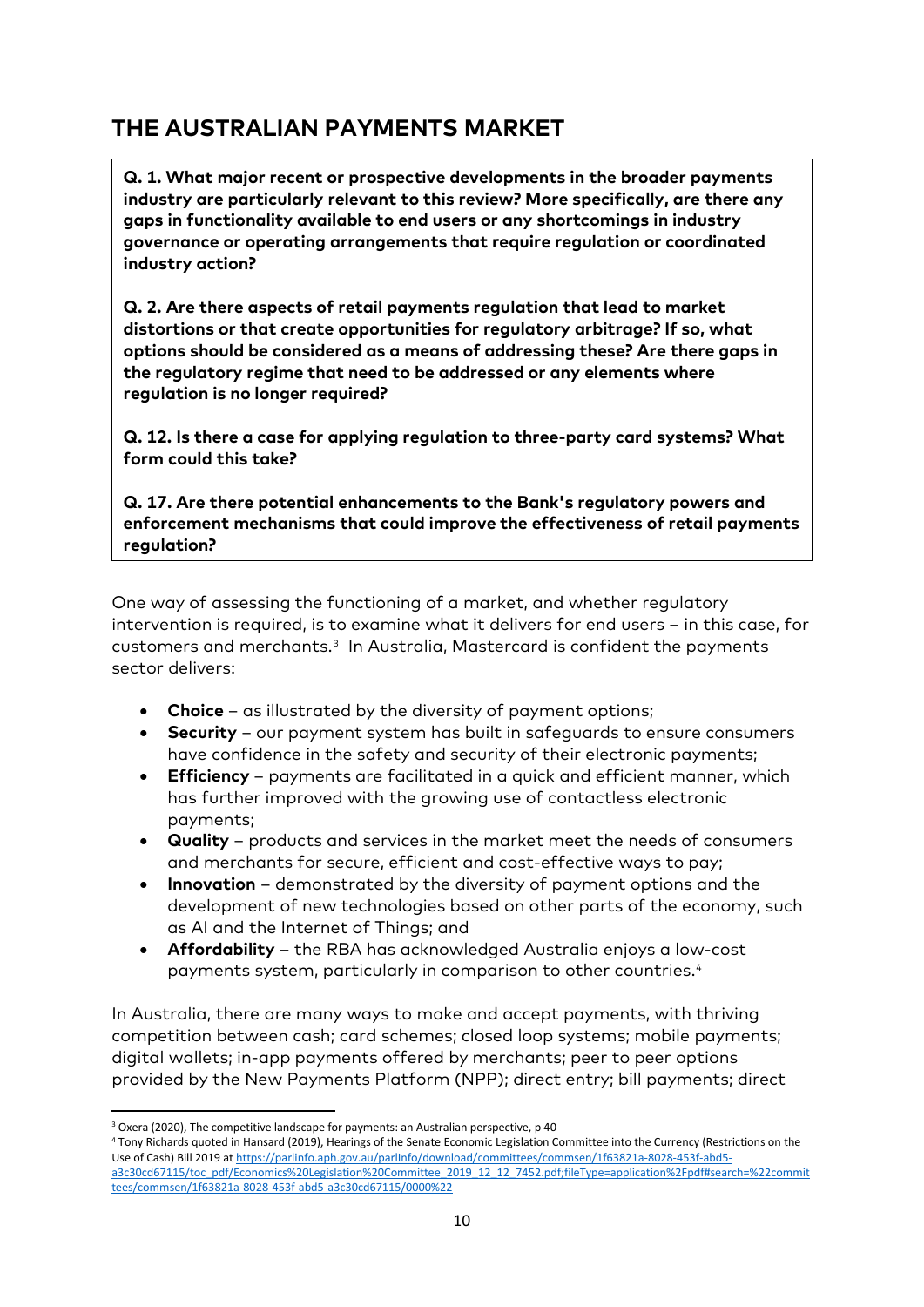debits; and BNPL facilities. Soon, the development of new capabilities of the NPP will see new overlay services.

New providers have successfully entered the Australian payments market through large customer bases established in neighbouring sectors. For example, mobile phone manufacturers have leveraged their handset user bases and near-field communication (NFC) technology to enable in-store payments. Other providers without an existing customer base have also entered the market by meeting a consumer or merchant need – for example, PayPal and Afterpay.[5](#page-11-0)

Australian merchants have long been able to 'steer' payments toward their preferred method using tools like surcharging some payments while discounting others. In the Mastercard system, merchants have also been able to use "least cost routing" (LCR) services for in-store transactions.<sup>[6](#page-11-1)</sup>

Mastercard notes much of the development of new payment systems and growth has been in unregulated sections of the payments market.

In relation to regulation, Mastercard's position is:

- We comply with the regulations in force in each jurisdiction in which we operate.
- Regulation, if and where necessary, should increase competition in the payment system rather than acting as a disincentive to investment from incumbent participants and new entrants.
- Regulation should apply equally to all participants in the system, including new entrants, non-scheme players and three-party schemes.
- Regulation should not upset the balance among participants by simply shifting costs or benefits from one part to another without consideration of the consequences on the participants.

Regarding the regulation of card schemes, it is clear regulation is distorting the market, most notably in the areas of LCR, interchange and surcharging. We deal with these issues specifically later in this submission.

Further, if the RBA does not extend regulation to other players, it should maintain the GNS regulations and monitor market behaviour closely to ensure no revenue arrangements effectively amounting to interchange are permitted between unregulated schemes and issuing banks.

#### **Market Structure**

Australian payment monopolies in bill payments (BPAY), account-to-account payments (NPP) and eftpos are all majority controlled by the major banks. This market structure creates an inherent conflict of interest and has the effect of reducing competition and minimising investment in innovation among issuers. This lack of innovation is demonstrated by the poor consumer experience and risks associated with some of these monopolies.

<span id="page-11-0"></span> <sup>5</sup> Oxera (2020), The competitive landscape for payments: an Australian perspective p.2

<span id="page-11-1"></span><sup>6</sup> Oxera (2020), The competitive landscape for payments: an Australian perspective p.17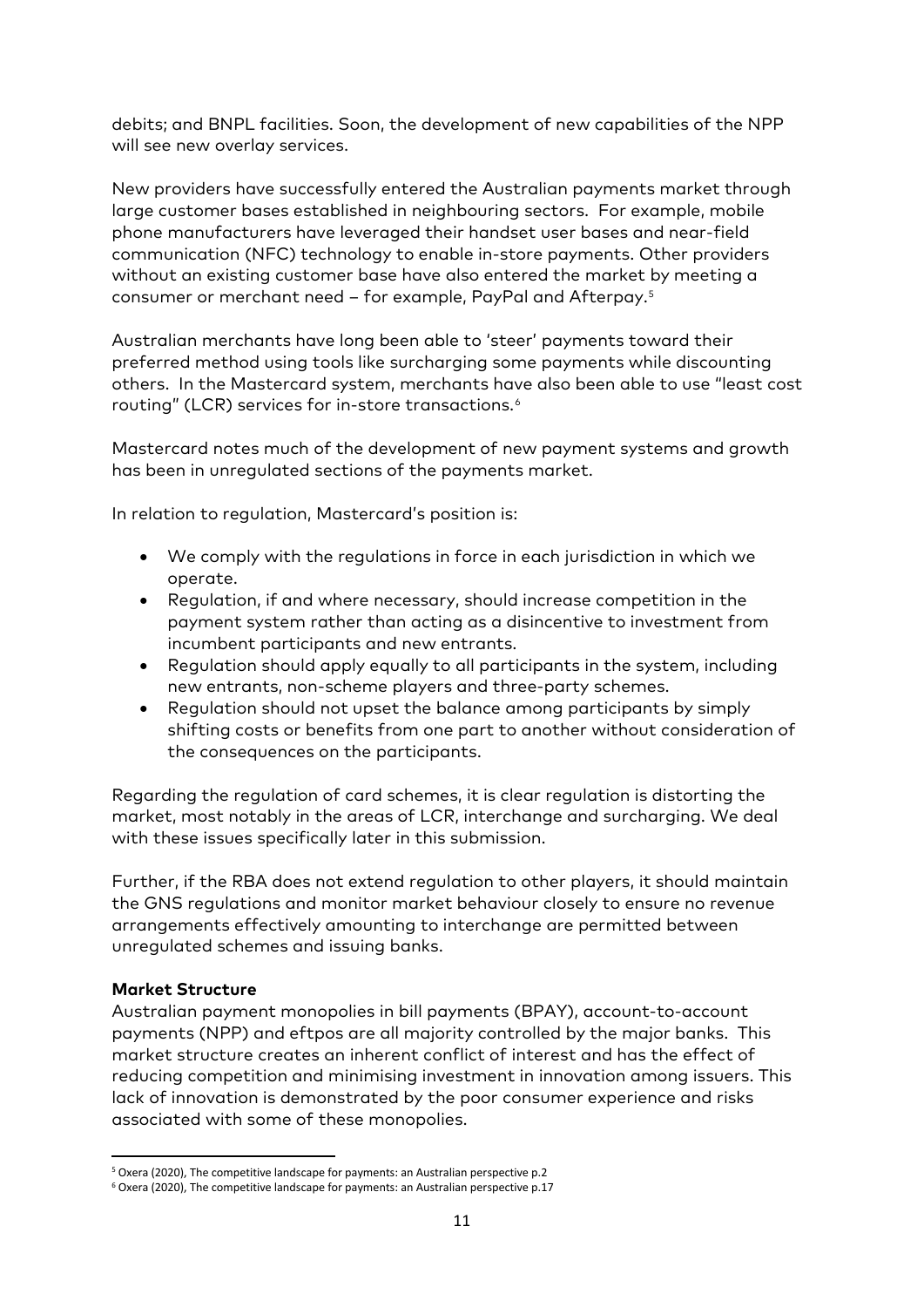Different ownership structures can result in different incentives, which in turn affect market outcomes.[7](#page-12-0) The impact of common ownership structure on the incentives to innovate and compete has been examined in other jurisdictions. For example, in the United Kingdom (UK), the infrastructure provider was previously owned and operated by banks who were also active in the downstream market. Although this created a financially and operationally resilient infrastructure provider, the ownership structure protected Vocalink from competition and discouraged alternative infrastructure providers to enter into the market.<sup>[8](#page-12-1)</sup> In addition, the banks lacked sufficient incentives to innovate.<sup>[9](#page-12-2)</sup> As a result, the UK's Payment Systems Regulator (PSR) imposed the divestment remedy. Other specialist payments infrastructure providers in Europe, such as Equens, are also no longer solely owned by banks.[10](#page-12-3) It would be useful assess the impact of common ownership structure on the following systems:

- **Bill payments –** Allowing open access to the BPAY bill payments directory would enable development of alternative bill payment solutions by competing providers, increasing innovation and reducing costs for participants.
- **Account-to-account payments –** Mastercard supports the development of alternate account-to-account payments solutions, rather than relying on the NPP alone. Mastercard's real-time capability could enable a competitive service for fast, low-cost payments within Australia, but to facilitate this, the PayID directory should be separated from the NPP and made open-access to enable competitive development.
- **eftpos –** The major banks, alongside major retailers, own and control eftpos, which all issuers are expected by the RBA to support. This distorts competition among debit card issuers in the interests of protecting eftpos' role.

The RBA should consider and continually reappraise what ownership and access structures should apply to the above entities to more effectively minimise market distortions and ensure competition and innovation.

<span id="page-12-1"></span><span id="page-12-0"></span><sup>&</sup>lt;sup>7</sup> Oxera (2015), '<u>Governance and ownership of payments systems infrastructure</u>',<br><sup>8</sup> Payment Systems Regulator (2016), 'PSR MR15/2.3 – Final report: market review into the ownership and competitiveness of infrastructure provision', para 6.190.

<span id="page-12-2"></span><sup>9</sup> Payment Systems Regulator (2016), 'PSR MR15/2.3 – Final report: market review into the ownership and competitiveness of infrastructure provision', para 6.190., para 6.147.

<span id="page-12-3"></span><sup>10</sup> For example, see [https://equensworldline.com/en/home/about-us/organization.html,](https://equensworldline.com/en/home/about-us/organization.html) accessed 11 December 2019.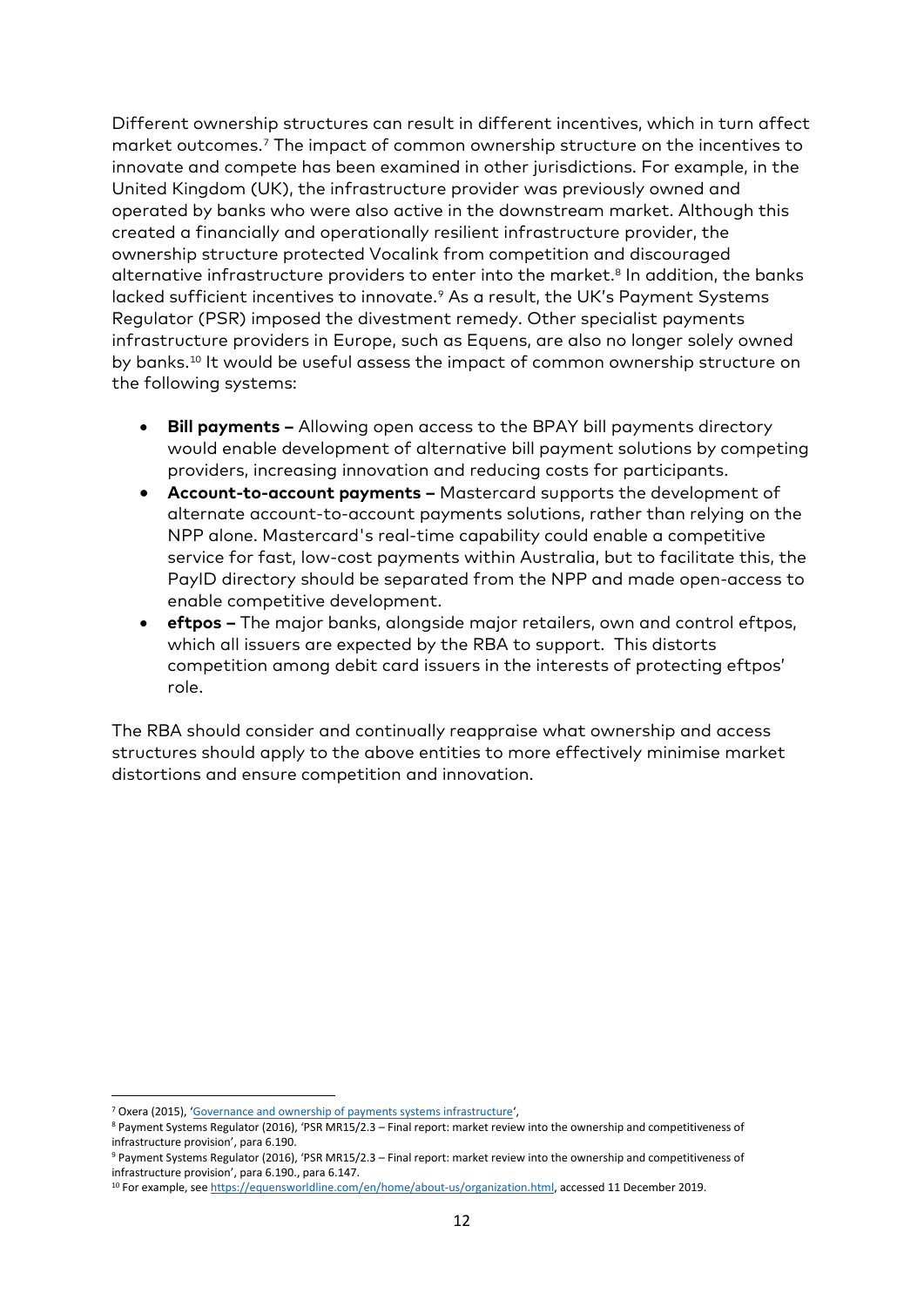# **TRANSPARENCY – ACQUIRING AND SCHEME FEES**

**Q. 6. Is there a case for further policy action to enhance competition in the provision of acquiring services to merchants? If so, what form could this action take?**

**Q. 7. Is there a case for greater transparency in scheme fee arrangements, including their effect on payment costs? If so, what form should this take?** 

#### *Improved transparency around payment fees*

Mastercard accepts some users find the fee structures supporting electronic payments complex and hard to understand and that this contributes to a challenging environment as participants find it difficult to compare service providers.

To increase understanding around fees, Mastercard works with the small business community to consider measures that will improve transparency for all market participants. We would be happy to include the RBA in those conversations.

However, it needs to be understood that while payment services comprise an important part of a merchant's relationship with their acquiring bank, there are several other factors that influence their reasoning for engaging with a particular service provider. Merchants rely on banks for a wide range of financial services, including acquiring, lending, cash handling and personal banking.

Further, any transparency measures introduced must serve a genuine need in the market and provide value information which can be used by the intended audience.

#### *Merchant Service Fees (MSF)*

Mastercard urges the RBA to consider the role of the Merchant Service Fee (MSF) holistically. We note the MSF is made up of three key components – interchange, scheme fees and acquirer fees (including margins). These components have markedly different impacts on the total fee. As the example below (based on the 0.84 per cent average MSF published by the RBA, the average credit interchange and the average Mastercard fee for such a transaction) shows, scheme fees comprise a small component of the MSF relative to the other components.

*Figure 2: MSF Breakdown on Mastercard Credit Card Present Transaction (0.8 per cent MSF)*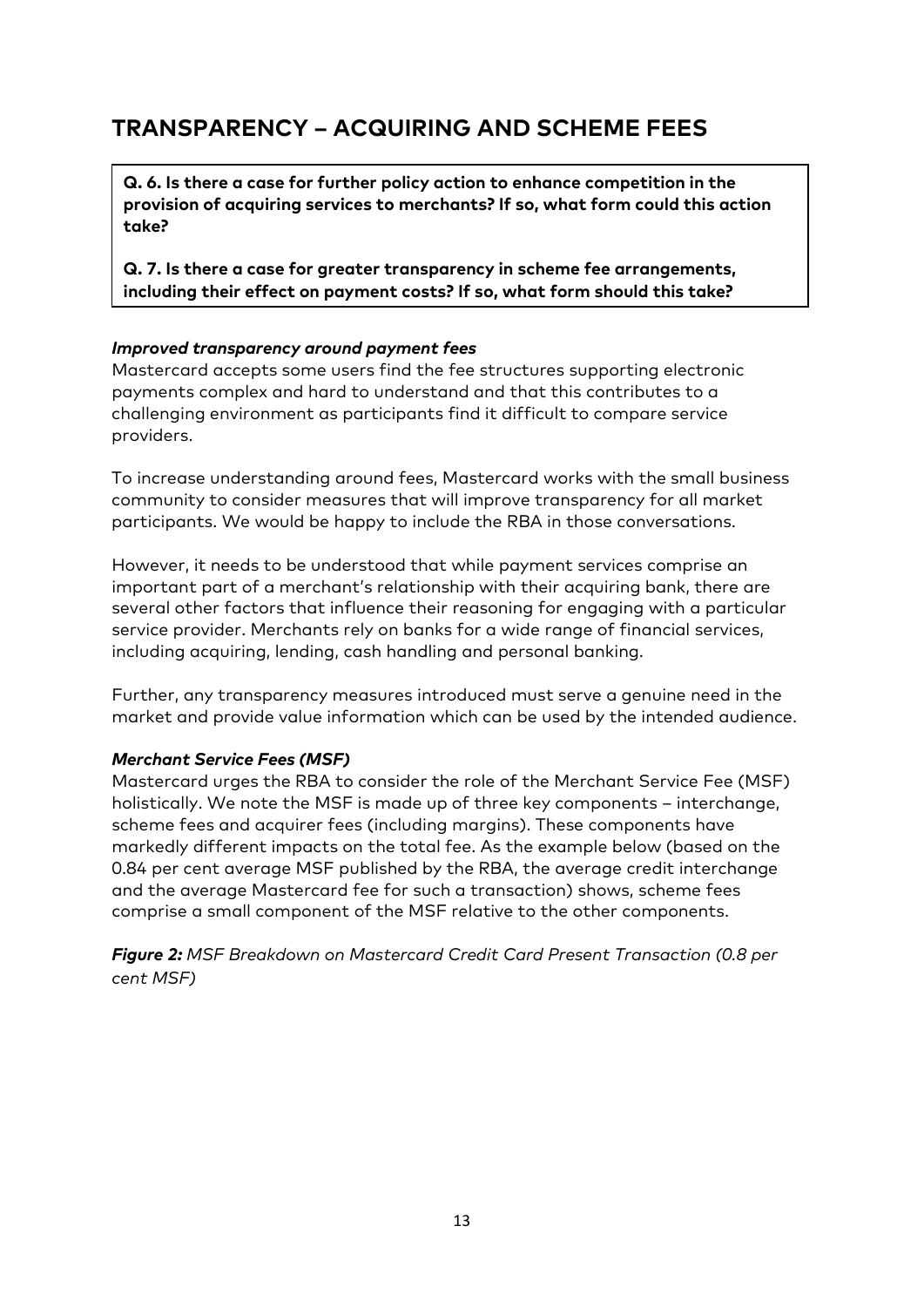#### MSF on MA Credit CP Transaction



While the interchange and scheme fee averages remain unchanged regardless of a merchant's agreed rate with their acquirer, the same is not true for the acquirer margin. As the graph above shows, the acquirer fees could be almost significantly higher if a merchant is charged a MSF of 1.50 per cent.

*Figure 3: MSF Breakdown on Mastercard Credit Card Present Transaction (1.5 per cent MSF)*



#### MSF on MA Credit Transaction (bps)

#### *Acquiring services*

Mastercard has commissioned research from The Initiatives Group (TIG) covering different acquiring models, acquirer capabilities and functionality and acceptance fee comparisons. The study surveyed merchants and acquirers of a range of different sizes and market positions.

According to this study, there are more than 700,000 merchants accepting cards in Australia. 98 per cent of these are Level 4 PCI merchants (lowest volume merchants), with the remainder a mix of Level 1 (highest volume merchants) to Level 3. There are over 100,000 online merchants in Australia, with 90 per cent selling less than \$1 million per year online. About 85 per cent of card spend sits with the top 10 per cent (75,000) merchants.<sup>11</sup>

<span id="page-14-0"></span><sup>&</sup>lt;sup>11</sup> The Initiatives Group (2020), Report on Merchant Acquiring in Australia, p.14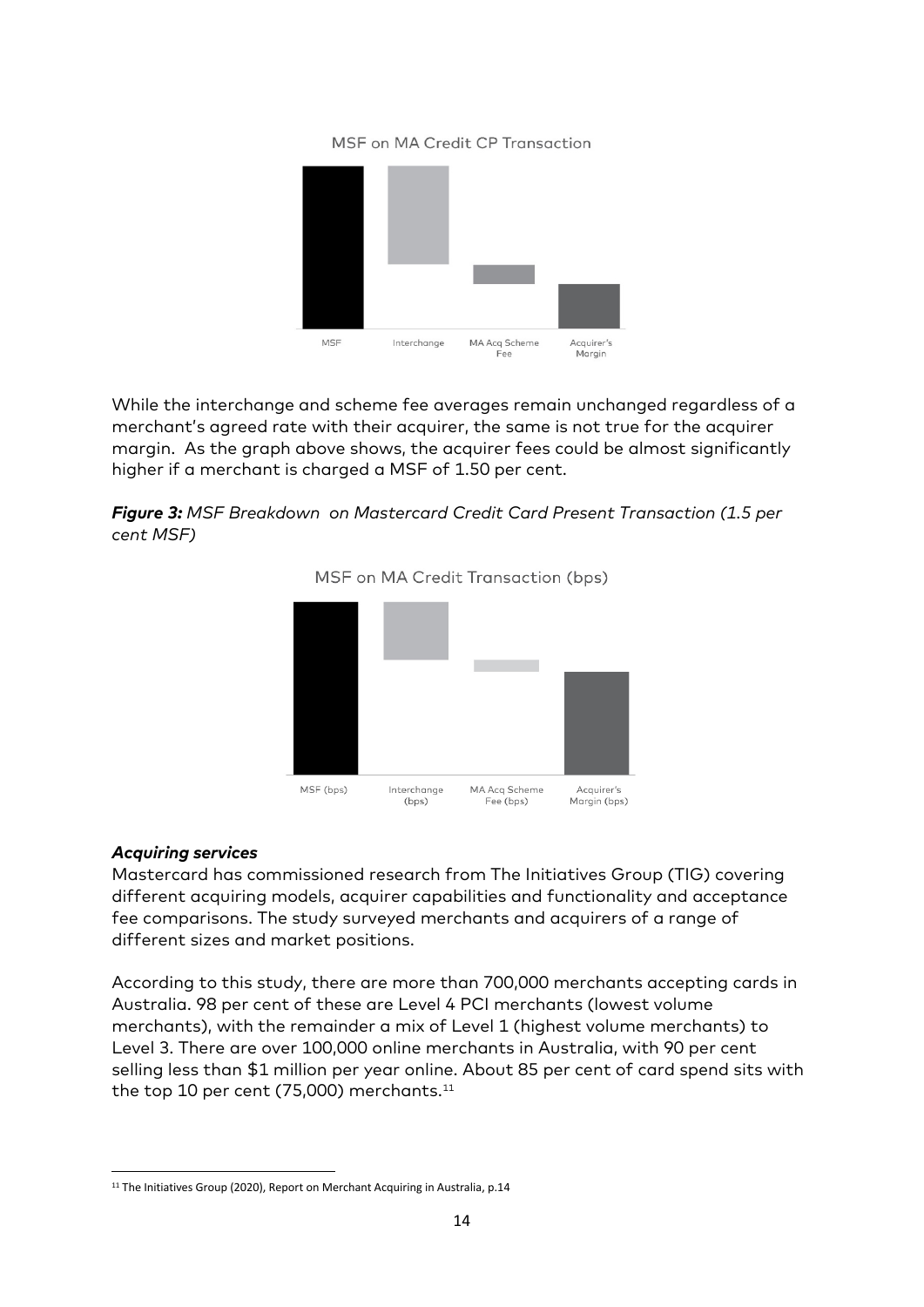Acquirers charge individual merchants this MSF in several different ways. There are four main models:

- **Bundled –** Set price plans, which include the cost of the terminal and a certain number of transactions for a fixed monthly cost. All interchange and scheme fees, processing costs and the acquirer's profit margin have been built into this cost;
- **Blended –** A blend of the average of different transaction types (credit and debit) applied as a percentage of every transaction. It includes interchange, scheme fees, acquirer processing costs and the acquirer profit margin;
- **Interchange plus –** Comprising the actual interchange incurred on the transaction, which varies by card type, channel and merchant category; and a margin covering scheme fees, processing costs and the acquirer profit margin;
- **Interchange plus plus –** Comprising the actual interchange incurred on the transaction; the actual scheme fees incurred on the transaction; and, separately, a margin covering processing costs and the acquirer profit margin.

Additional fees may apply for gateway services, value added services, specialised terminals, fraud monitoring and similar.

The study also notes:

- All the acquirers surveyed felt the level of competition in merchant acquiring was increasing.
- Major acquirers have been forced to move away from bundled and blended pricing structures, as new entrants into the acquiring market have been pushing interchange plus and interchange plus plus models. The result is these prices, previously only offered to very large merchants, are now being offered to merchants with lower turnovers.
- The new entrant acquirers, which tend to have new technology platforms, claim to deliver true interchange plus plus pricing and quickly (and automatically) deliver any changes in fees directly into the marketplace.<sup>[12](#page-15-0)</sup>

However, for a range of reasons, it is not clear whether this has led to improved outcomes for merchants.

Major acquirers still have significant market share. Their IT systems generally limit the pricing structure they can offer to customers. They cannot offer real time interchange plus plus pricing except in limited circumstances due to the IT work arounds required.[13](#page-15-1)

Smaller traditional acquirers do not have IT systems that will support a move away from blended pricing, and the low profitability of their businesses does not readily support the investment needed to upgrade. This prevents them from competing for the business of larger merchants.<sup>14</sup>

<span id="page-15-0"></span><sup>&</sup>lt;sup>12</sup> The Initiatives Group (2020), Report on Merchant Acquiring in Australia, p.8

<span id="page-15-1"></span><sup>&</sup>lt;sup>13</sup> The Initiatives Group (2020), Report on Merchant Acquiring in Australia, p.8

<span id="page-15-2"></span><sup>&</sup>lt;sup>14</sup> The Initiatives Group (2020), Report on Merchant Acquiring in Australia, p.8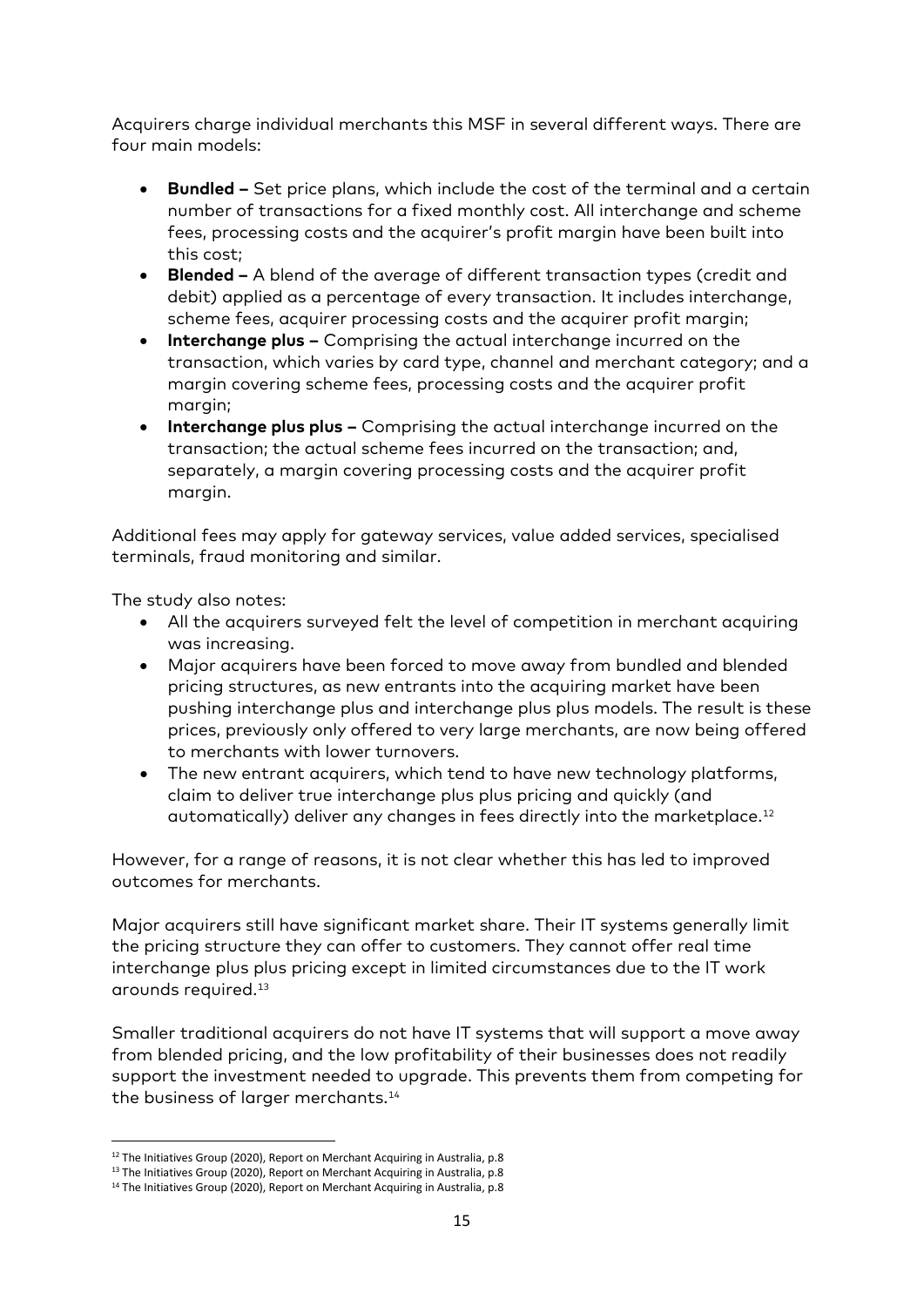The study also suggests there is general agreement by acquirers that small merchants prefer simplicity in billing arrangements and that topics such as interchange, routing and similar were complicated and confusing for most small businesses. These merchants tend to prefer bundled and blended pricing. Interestingly, the study also shows that, in some cases, even larger merchants did not regularly market test the cost of acquirer services due to "more pressing priorities." [15](#page-16-0)

The study also shows a wide variation in MSFs charged by acquirers based on billing method.[16](#page-16-1)

In our experience, there is limited understanding among merchants about how acquiring services are priced. This creates a lack of transparency around MSFs, which subsequently hinders competition, making it difficult to compare 'like for like'. Mastercard argues improved transparency in how acquiring services are priced would increase competition, as it would allow merchants to better understand what they are getting for their services.

#### *Scheme fees*

Mastercard understands that information symmetry contributes to better informed participants, more efficient decision-making and better functioning markets from increased competition. We support making scheme fees easier to understand as part of a broader initiative to increase the transparency of acquiring costs, but only if the information provided to merchants is in a form that helps them make meaningful comparisons between acquirers.

At present, there is no visibility or consistency in the way acquirers present scheme fees to merchants. There are several reasons for this, including:

- Acquirers add different margins to the scheme fees for each network and this is not transparent (even on interchange plus or plus plus). This may be because acquirers average out fees for schemes which can do a range of transactions including card not present and cross border transactions;
- Credit and debit scheme fees are often combined and averaged across card present and card not present transactions;
- Scheme fees for Visa and Mastercard are often combined and averaged across all the types of transactions they provide;
- Acquirers often reference international schemes to justify increased prices to merchants; and
- As the scheme fee is paid by the acquirer to the scheme, this is not made public outside the contractual arrangement between the scheme and acquirer.

Some fees are linked to value added services that, for example, increase safety and security, promote incremental sales or encourage customer loyalty. As demand for these services increases and the system becomes more complex and interconnected,

<span id="page-16-0"></span><sup>&</sup>lt;sup>15</sup> The Initiatives Group (2020), Report on Merchant Acquiring in Australia, p. 9

<span id="page-16-1"></span><sup>&</sup>lt;sup>16</sup> The Initiatives Group (2020), Report on Merchant Acquiring in Australia, p.11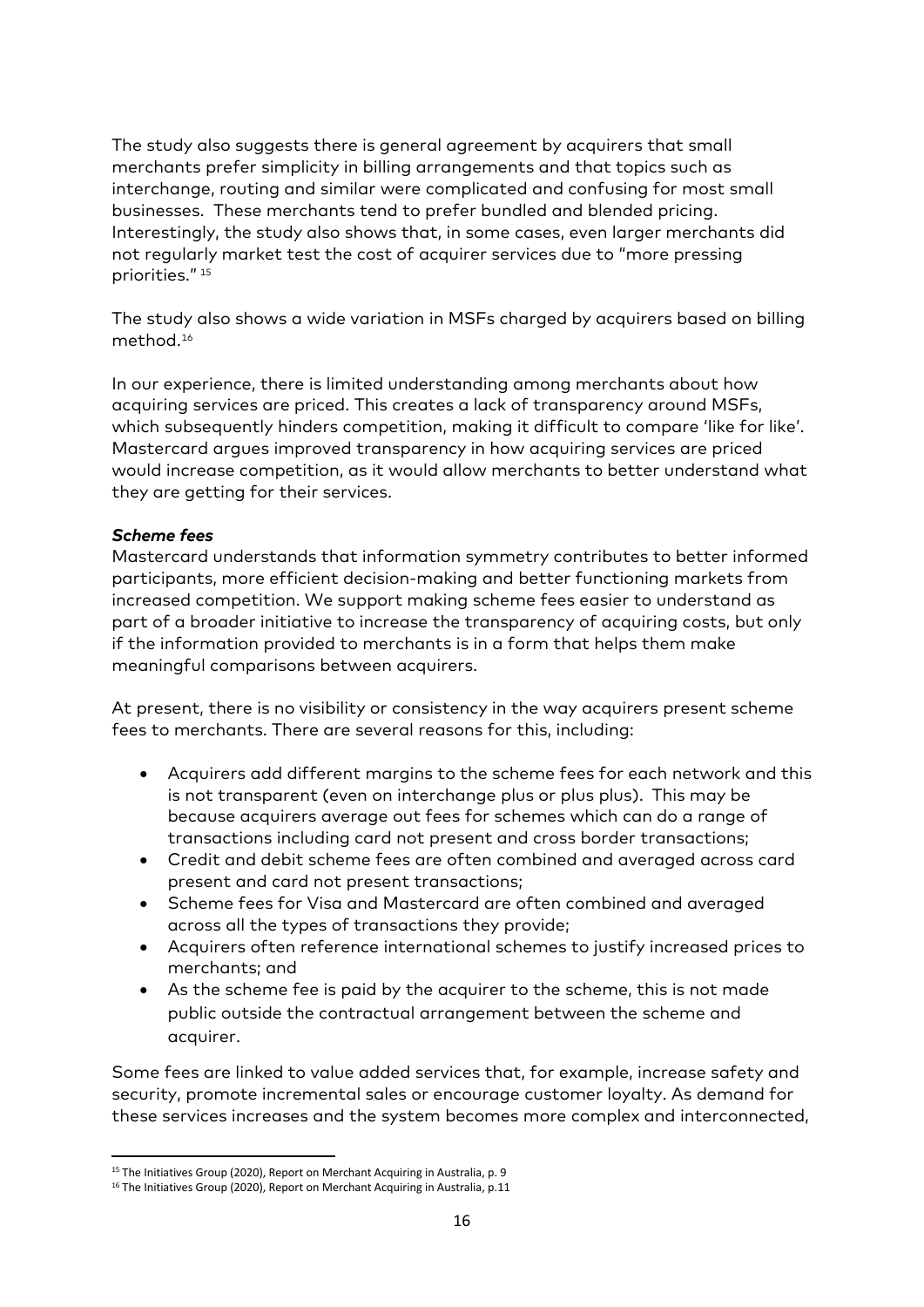the proportion of these value-added services will increase over time as compared to the core services involved in traditional processing activities. This increased value will need to be made clear in any transparency framework. Also, some of these valueadded services will only apply to certain types of transactions, so they cannot be applied universally. This may create the perception of complexity and a lack of transparency. Again, it is important to ensure that this is made clear. Otherwise, there is a real risk that unequal comparisons will result in a "race to the bottom" on pricing and consumers will bear the cost - both financially and in regard to their data safety.

Given the attitudes of small merchants, consideration must be given to the usefulness of information provided and whether small businesses can use it to better understand payments and reduce their costs. Simply publishing all scheme fees will not be enough to help small businesses make meaningful comparisons between schemes and acquirers and make informed decisions about managing their costs.

#### *Merchant statements*

To provide merchants with a true cost comparison, reform of the merchant statement provided by the acquirers is also required, to clearly separate out international schemes (as is the case for eftpos) and their respective debit and credit products individually (which today are largely bundled into one group). Currently, statements distort competition in the market by not providing accurate price signals. This could also be extended to card present and card not present.

Acquirers would have to pass on the scheme fees as paid by them (without a markup) for it to be a fair and accurate reflection of the proportion of the total amount. Again, we support transparency only if the information provided to merchants is in a form that indicates the different costs of transactions and helps businesses make meaningful comparisons between acquirers.

#### *Data*

The TIG research indicates most of the merchants serviced by the acquirers in the study were on interchange plus pricing plans, with the three major acquirers having 60-90 per cent of their merchants on such a plan.<sup>[17](#page-17-0)</sup> Part of the reason for this is new acquirers bringing competitive pressure to bear on the majors, which has led them from a blended model to an interchange plus pricing model. So, while market share may not have changed, market structure has. If data used to determine average MSF does not separate out the different types of MSF and distinguish between schemes, then the analysis will not represent a true picture of average fees. Nor will it represent the true average cost of individual scheme MSF.

The change in market structure described above means that over time merchants are likely to be better informed about their costs.

<span id="page-17-0"></span><sup>&</sup>lt;sup>17</sup> The Initiatives Group (2020), Report on Merchant Acquiring in Australia, p.22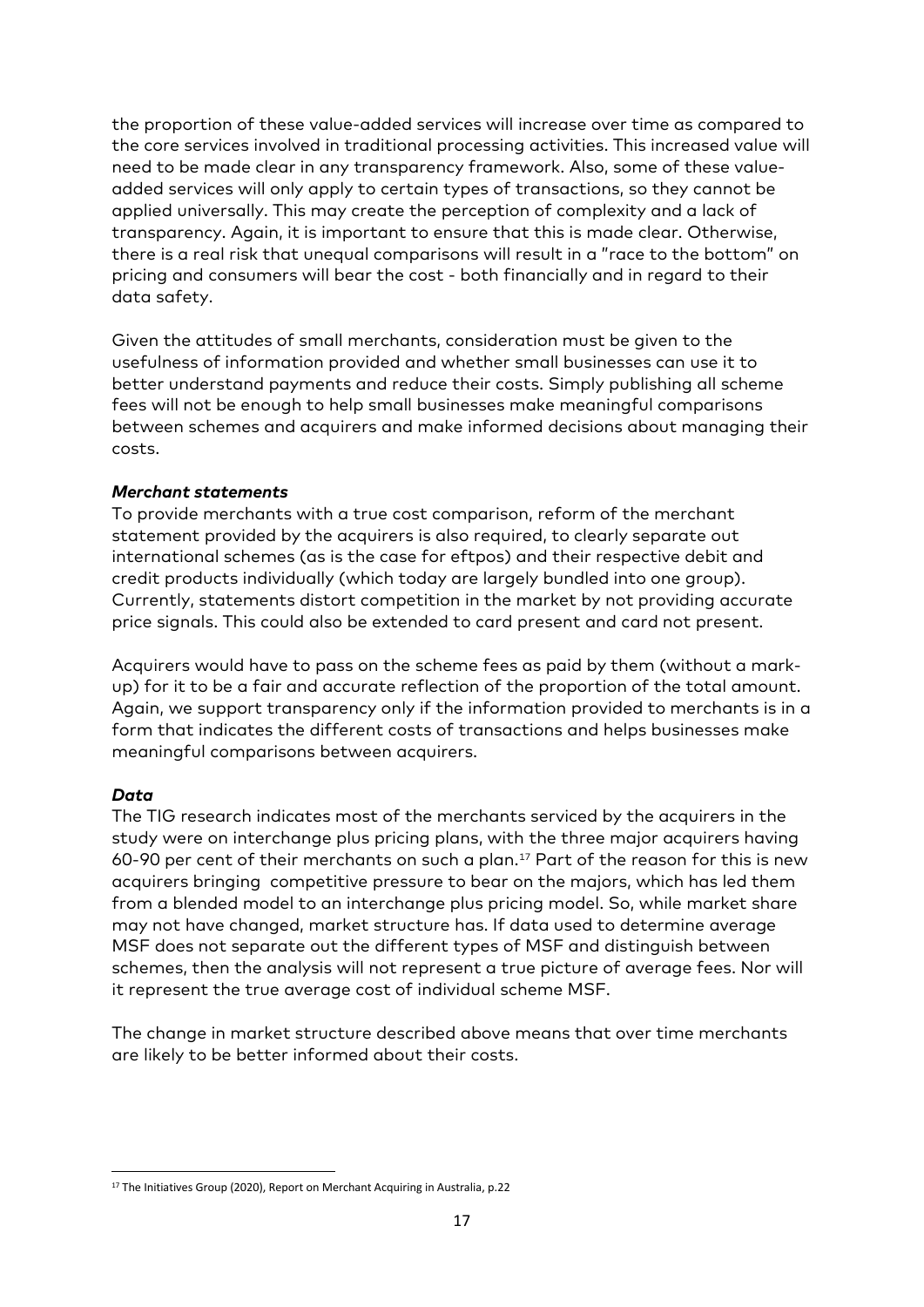# **LEAST COST ROUTING AND DUAL NETWORK DEBIT CARDS**

**Q. 4. How do stakeholders assess the functioning to date of least-cost routing (LCR) of contactless debit card payments? Do additional steps need to be taken regarding LCR to enhance competition and efficiency in the debit card market?**

**Q. 5. Have recent and prospective developments in technology changed the case for promoting the continued issuance of dual-network debit cards? What policy actions might be needed to promote competition and efficiency in an environment where single-network cards were more prominent? Alternatively, would it be desirable to mandate (or incentivise through interchange caps) that all debit cards issued enable at least two unaffiliated/competing networks?**

Mastercard believes consumers must always have the ultimate choice of how they pay, and this choice should not be overridden by merchants.

With this in mind, the current framework used to signal the price of electronic payments, including LCR for dual network debit cards (DNDCs) fails to achieve its intended purpose of improving transparency and competition in the debit card market. Practices surrounding pricing are impeding consumers' ability to choose. In addition, with respect to LCR, calculations are not priced consistently, so price information is hard to compare, inhibiting a merchant's ability to make informed decisions. We urge the RBA to consider measures to improve the functioning of LCR to enable all participants to better understand it for contactless DNDC transactions.

Mastercard has been working with customers to support the RBA's efforts relating to LCR of contactless transactions on DNDCs. For those transactions that can currently be routed (debit, card present), Mastercard is already lowest cost, and we intend to remain competitive in a least-cost routing environment.

Any price impact for small merchants because of LCR is unlikely to be material. According to TIG, a typical small merchant might handle \$500,000 of card payments per year. A 0.1 per cent saving on acquiring costs would generate savings of about \$42 per month.<sup>[18](#page-18-0)</sup>

One industry participant suggests that a shift to least-cost routing could save merchants an average of six per cent on their merchant service fee – with savings varying between merchants and depending on a range of factors. [19](#page-18-1) So, based on the RBA's average merchant cost of 0.44 per cent for debit, on the sale of a \$3.50 cup of coffee a retailer will save on average \$0.00924 in merchant service fees per transaction. On a \$10.00 sale a merchant will save \$0.00264 and on a \$20.00 transaction they will save \$0.00528.

<span id="page-18-0"></span><sup>&</sup>lt;sup>18</sup> The Initiatives Group (2020), Report on Merchant Acquiring in Australia, p.58

<span id="page-18-1"></span><sup>19</sup> <https://help.tyro.com/s/article/Tap-Save-least-cost-routing-FAQs> accessed 21.01.2019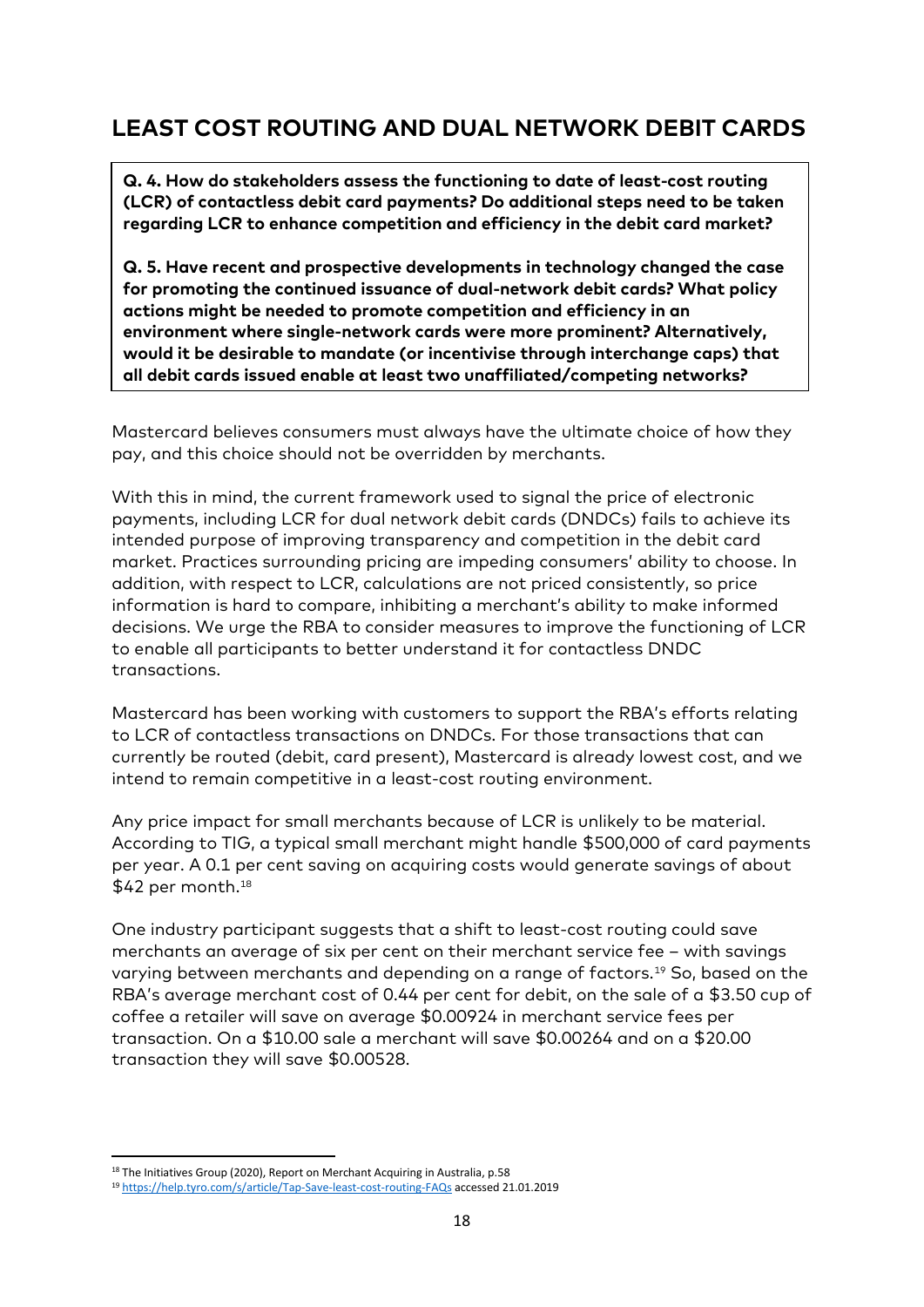#### *Unclear benefits*

Mastercard has not seen any evidence that merchants pass on cost savings from regulated interchange as reduced prices for goods or services. Most likely, major merchants have benefited by exerting their market power to negotiate lower debit card payment costs and have retained these savings to improve their margins. Indeed, anecdotal evidence from industry players suggests this has been the only outcome.

To date, DNDC routing is only possible in card present channels, where both fraud risk payments costs were already low. However, the risks to consumers increase considerably if DNDC routing becomes available in higher risk card not present and person not present channels.

Consumer protections such as chargebacks, insurances and loyalty benefits will not be clear to consumers, or not be provided at all. Cybersecurity risks, system resilience and reputational risk to payment networks will increase significantly, as proprietary fraud tools will not operate if the transaction is processed over another network.[20](#page-19-0)

Overall, Mastercard believes the costs incurred by issuers and acquirers to support DNDC routing and additional risks to system resilience do not ensure the best outcome for a secure, efficient and innovative payments system. Single scheme payment tokens are a more effective, providing greater resilience, cyber security protection and supporting competition among issuers.

#### *Unnecessary duplication*

DNDCs duplicate functionality for consumers across two payments networks, creating cost and complexity for issuers and acquirers for the short-term benefit of merchants.

Furthermore, investments to support DNDC routing have been prioritised ahead of important investments to protect the payments system for the future (for example, upgrading acquirer processing capabilities, implementing tokenisation or enabling biometric transaction authentication).

#### *Single network cards*

There are several issuers for whom supporting two networks, one of which offers significantly less functionality, resilience, security and value to consumers, is unsustainable and unnecessary from a cost, management and compliance perspective. This is yet another barrier to entry and has significantly increased the cost of entering the market. We explore this theme in more detail later in our submission. Additionally, small issuers already in the market are finding it increasingly expensive to offer two debit networks on a card and some are questioning the long-term viability of debit issuing. This is an unintended outcome of the policy requirement for DNDCs and one which may have further impacts on competition in the issuing market, to the advantage of large incumbent issuers. Additionally, given eftpos' ownership structure, mandating DNDC for all issuers

<span id="page-19-0"></span><sup>&</sup>lt;sup>20</sup> Oxera (2020), The competitive landscape for payments: an Australian perspective p.29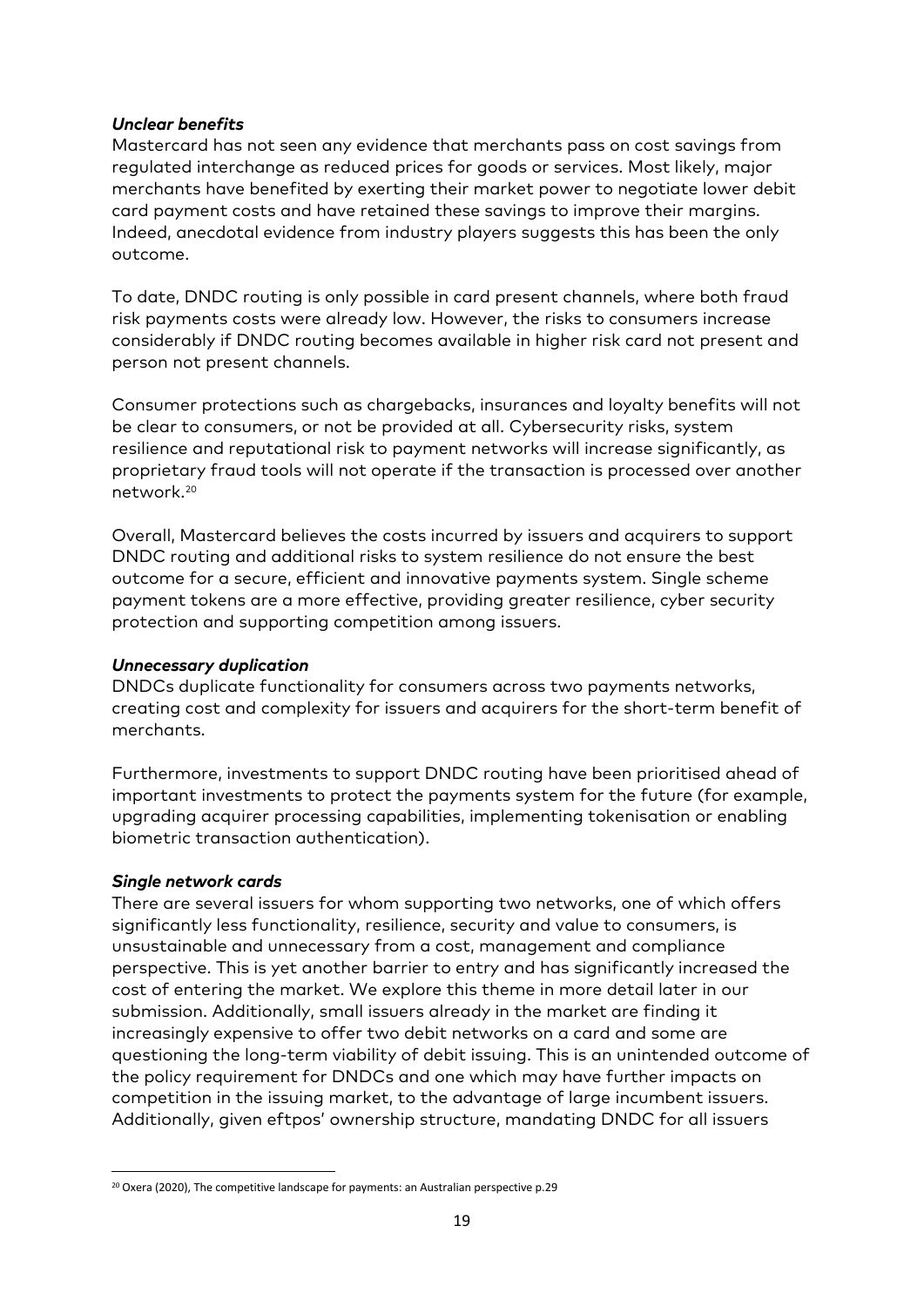could also reduce competition among issuers, favour the owners of eftpos and lead to poorer outcomes for consumers.

Mastercard supports the issuance of single network debit cards by a set of issuers (determined by criteria such as the issuer's balance sheet, spend volume or net profit), as it lowers the barrier to entry for new market participants and may help increase competition. This will create opportunities for new and innovative products to enter the market, serve the needs of under-represented consumer segments with specific needs (i.e. the elderly and small business) and increase competition more broadly.

We believe the current interchange framework should apply to single scheme cards. However, if a separate interchange rate was applied, the use of a specific interchange cap for single network debit cards (i.e. no lower than \$0.05) could incentivise single network debit card issuers. Merchants would also be protected by the lower interchange rate for these products (at present, merchants pay the highest debit rate for single scheme cards). This will recognise the value of investment, competitive drivers and deals in a way that protects merchants from higher costs.

#### **Least Cost Routing**

There are different forms of merchant routing available in the market:<sup>[21](#page-20-0)</sup>

- All transactions routed to a specific scheme e.g. eftpos (no intelligent routing);
- Rules based routing (e.g. all transaction under \$X routed to scheme Y);
- Intelligent dynamic routing, based on real time least cost for each transaction.

The first two forms of routing should not be described as least cost, given they don't deliver the lowest cost transactions to merchants. Indeed, they may increase merchant costs as changes in interchange and scheme fees will not be reflected for most merchants until or unless the rules are altered (or not at all for the route all to a specific scheme systems). [22](#page-20-1) There are no rules for how quickly an acquirer must pass on the least cost when pricing changes at a scheme level.

Additionally, acquirers could add different margins to the scheme fees (as discussed above) for each network. This is not transparent, even on interchange plus or plus plus. Acquirers should have to pass on the scheme fees without mark up as to allow for a fair and accurate comparison in a LCR environment.

Despite the RBA's intention for greater competition, in many instances the international schemes are priced together, meaning any changes an individual

<span id="page-20-0"></span> $21$  The Initiatives Group (2020), Report on Merchant Acquiring in Australia. p. 10

<span id="page-20-1"></span><sup>&</sup>lt;sup>22</sup> The Initiatives Group (2020), Report on Merchant Acquiring in Australia, p. 59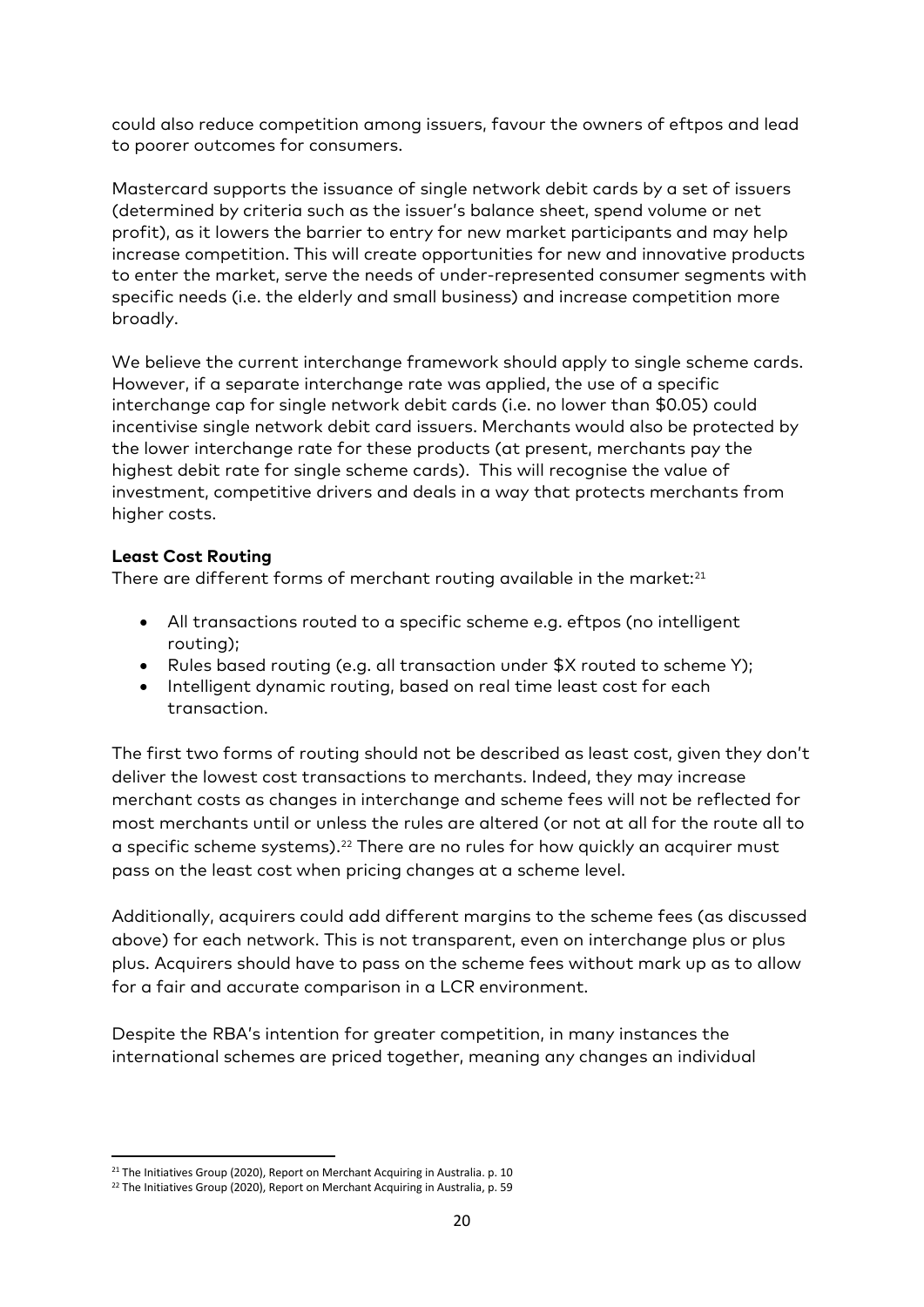scheme makes to their pricing is not reflected in the market, with negative impacts for competition. [23](#page-21-0)

It is also possible that some acquirers have passed on price increases but have not passed on lower fees and interchange for some transactions at a scheme level, such as recent reductions in debit, card present interchange rates.

TIG data shows that most smaller merchants don't understand LCR. [24](#page-21-1) Given the Issues Paper canvasses the benefits to small business of routing, it is unclear how small merchants can effectively benefit from something they don't understand, given the points made above.

One new market participant offers merchants a flat fee of 1.6 per cent for transactions processed through one of their terminals. The terminal can be purchased from electronics retailers or the company directly. A key selling point made by the company is fee simplicity for merchants.<sup>[25](#page-21-2)</sup>

#### *Consumer choice and disclosure*

Fundamentally, Mastercard supports choice for consumers when deciding how they pay. Examples of consumer choice of transaction routing could see the cardholder selecting their preference in a banking app or digital wallet or dipping their cards and selecting their account preference at the terminal.

We believe merchants should disclose the network they route to at the point of sale and should not be able to choose to route a transaction if a consumer has expressly chosen their preferred route. If the consumer has not made an active choice, a merchant should be required to inform consumers they route to a specific network.

A recent media report stated that some consumers incurred significant fees when a major retail chain routed payments away from an international scheme to eftpos, as the consumer's debit card issuers imposed fees for eftpos transactions.<sup>[26](#page-21-3)</sup> According to the report, the affected consumers had no way of knowing their transaction had been routed in this way, and were therefore in no position to make an informed choice about how they should conduct the transaction.

#### *Digital technology*

In its Issues Paper, the RBA acknowledges plastic cards will not be the dominant form factor soon. Mastercard agrees with that view, noting the proliferation of digital wallets, mobile wallets and increasing card not present transactions.

<span id="page-21-0"></span><sup>&</sup>lt;sup>23</sup> This was the case when Mastercard introduced Low Value Pricing which saw a much-reduced interchange category introduced and the majority of acquirer fees set to \$0 for transactions below \$15. The failure of acquirers to differentiate the pricing of Mastercard from our competitors resulted in Mastercard essentially subsidising those competitors. Today, the tremendous growth in Low Value transactions is driving debit interchange lower to the benefit of the entire industry.

<sup>&</sup>lt;sup>24</sup> The Initiatives Group (2020), Report on Merchant Acquiring in Australia, p. 24

<span id="page-21-2"></span><span id="page-21-1"></span><sup>25</sup> <https://squareup.com/help/au/en/article/6109-fees-and-payments-faqs> accessed on 22 January 2020

<span id="page-21-3"></span><sup>26</sup> <https://au.news.yahoo.com/hidden-card-fee-coles-customers-dont-know-about-065147256.html> (accessed on 18 January 2020)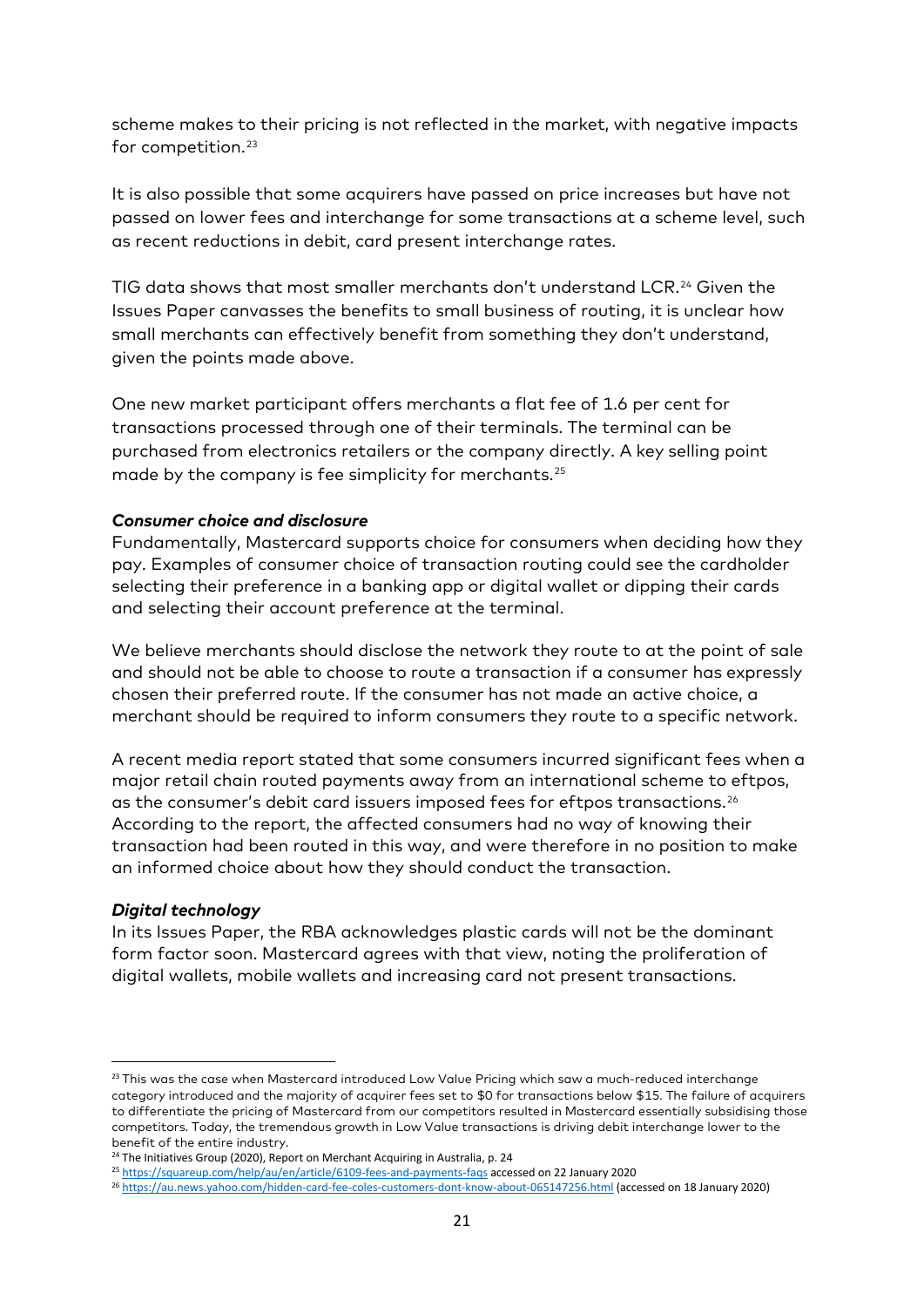eftpos has recently begun rolling out mobile wallet functionality. [27](#page-22-0) Merchant routing should not be allowed to apply in this environment as digital technology means consumers can actively chose their default payment method, and this choice should not be overridden by a merchant.

Additionally, Mastercard has made substantial investments in fraud protection. At present, merchant routing does not account for the cost of fraud. This could lead to an increase in fraud for card not present transactions should merchant routing apply and if transactions are routed to schemes that offer less fraud protection. Merchants have indicated they also require clearer chargeback policies and guidelines for eftpos payments.[28](#page-22-1)

The best way to encourage scheme competition in an online environment is for schemes to compete on price for merchant preference such as preferential positioning on a merchant's digital site. Consumers should have the ultimate choice about how they pay. In such an environment, there would be no need for merchant routing.

The issues outlined above highlight the real potential that the current routing framework will simply lead to a 'race to the bottom', inhibiting investment in innovation, competition, security and resilience.

Mastercard has made substantial investments in the development of payments innovation, including improving fraud protection, the development of mobile payments applications and digital wallet technology. Mastercard is largely technology neutral, working with numerous companies and platforms to support access for their customers to new and innovative ways to pay.

Market participants have benefited from Mastercard's investments, as they have been permitted to use technology developed by us for their own customers – often at little or no cost. For example, Mastercard has made considerable investment in the development of fraud mitigation technology through innovations like tokenisation, benefiting the security and resilience of the payments system as a whole.

Similarly, Mastercard has been extensively involved in the development of mobile wallet technology, allowing consumers to safely access their payment credentials using their mobile devices and merchants to reach a much wider potential market. That investment can only continue if it makes commercial sense. An environment that focuses solely on price, with no consideration of value, is not conducive to sustained competition and innovation.

Traditional acquirers will need to undertake significant investment in order to provide the most innovative, competitive and secure services to merchants. However, this competes with other investment priorities as banks ensure they fulfil their regulatory obligations and are competitive in other parts of their business.

<span id="page-22-0"></span> <sup>27</sup> Eftpos Australia website[: https://www.eftposaustralia.com.au/industry/acquirers/products/](https://www.eftposaustralia.com.au/industry/acquirers/products/) (accessed on 17 January 2020)

<span id="page-22-1"></span><sup>&</sup>lt;sup>28</sup> The Initiatives Group (2020), Report on Merchant Acquiring in Australia, p. 45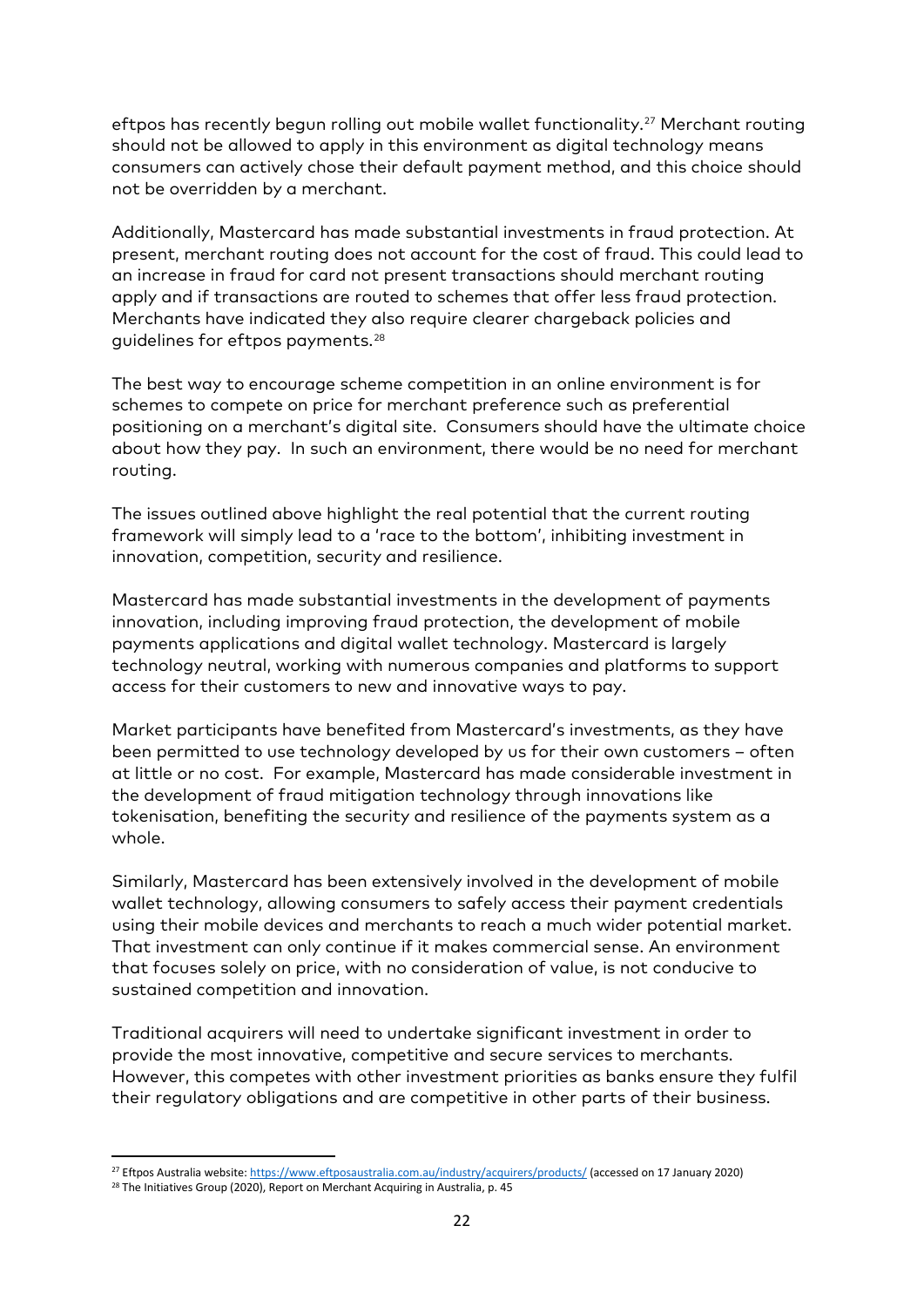They are unlikely to make investments in acquiring if the returns on these investments are non-existent. [29](#page-23-0)

There are also several factors that could improve transparency and support consumer choice for DNDC cardholders making contactless transactions. We recommend the RBA consider the following:

- Networks must be present on the card, associated digital images, and terminals.
- Terminals should be updated to reflect the choices available (e.g. the "credit button" for debit is misleading and confusing for consumers).
- Terminal providers/acquirers should not be able to route transactions without the express approval of a merchant and, even then, it must not override consumer choice.
- Merchants must disclose the network they route to at the point of sale so consumers are both informed and able to make a different choice should they want.
- Even "eftpos only" cards carry a second network (Maestro/Cirrus). However, this has not been enabled by any issuer (please see our earlier comments about market distortion relating to eftpos). Optimising competition involves routing options on DNDC being available whenever they exist. If merchant routing is to continue, acquirers should enable routing for secondary networks.

#### *Challenges with LCR*

Outside of the calculation of LCR, there are other issues posed by the current operation of the LCR regime, which inhibit it from delivering on its objectives:

- LCR does not only occur on "like for like" DNDC transactions, meaning the point of comparison between payment methods is inaccurate and unclear.
- Mastercard does not support merchant routing in blended acquiring models which combine the cost for credit and debit and Visa and Mastercard vs eftpos (which is usually separated from the "blend").
- Acquirers should be required to provide accurate fee information about the type of transaction rather than averages across all types of transactions (including blending card present, card not present, credit and debit).
- In the case of digital wallets, consumers have already actively chosen their default payment method, and this should not be overridden by a merchant.

<span id="page-23-0"></span><sup>&</sup>lt;sup>29</sup> The Initiatives Group (2020), Report on Merchant Acquiring in Australia, p. 22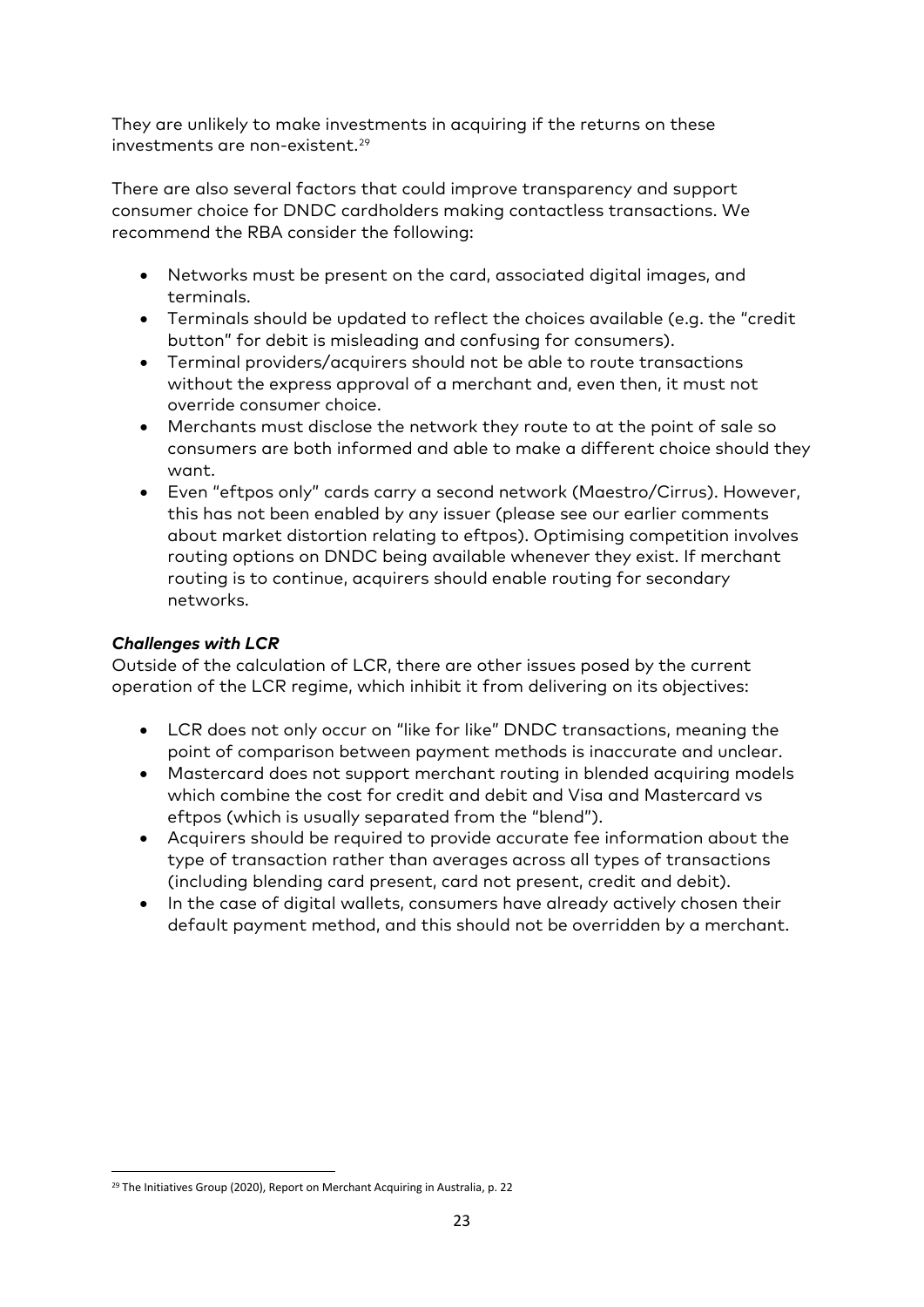## **INTERCHANGE REGULATION**

**Q. 10. Is there a case for a further lowering of the credit or debit interchange benchmarks or any change in the way they are applied?**

**Q. 11. Should regulation of interchange be extended to inter-regional interchange fees (i.e. interchange fees applying to transactions in Australia using foreignissued cards)? What is the typical cost of transactions on foreign-issued cards, and how much of this is attributable to interchange fees?**

**Q. 13. Is the revised net compensation provision in the interchange standards working effectively?**

**Q. 14. What enforcement mechanisms would strengthen observance of the net compensation provision?**

Mastercard does not support lowering the regulated interchange benchmarks.

Interchange plays a critical role in supporting security, competition, productivity, innovation and consumer choice in the Australian payments market. It facilitates safe and efficient electronic payments by ensuring merchants and consumers receive maximum value for making and accepting electronic payments at the lowest possible cost and incentivises the development of new products and technologies.

As one portion of issuer revenue, interchange helps pay for advances in technology that are driving future economic growth by encouraging issuing banks to invest in innovation. The development of secure digital payments technology has allowed businesses and consumers to safely buy and sell goods and services online, maximising opportunities to sell more products and participate in the global marketplace. In-store, face-to-face innovations like contactless payments have enhanced customer and merchant experiences, particularly in high-traffic stores where fast transaction times generate value. Innovation is continuing to reshape when and how payments can be made and accepted – such as tokenisation and digital ID to increase security and mobile and app payments that give consumers more choice.

Economic arguments favouring lower interchange or removing interchange entirely underestimate the crucial role it plays in supporting the efficient functioning of the payments system. Low or lower cost is not the same thing as efficient when it comes to assessing whether a market is functioning optimally. There are different dimensions to the question of market efficiency, including allocative efficiency, which requires the alignment of cost and value and dynamic efficiency, which promotes competition and innovation.[30](#page-24-0)

<span id="page-24-0"></span><sup>&</sup>lt;sup>30</sup> ACIL Allen Consulting (2020), Payments systems and interchange fees, pp7-10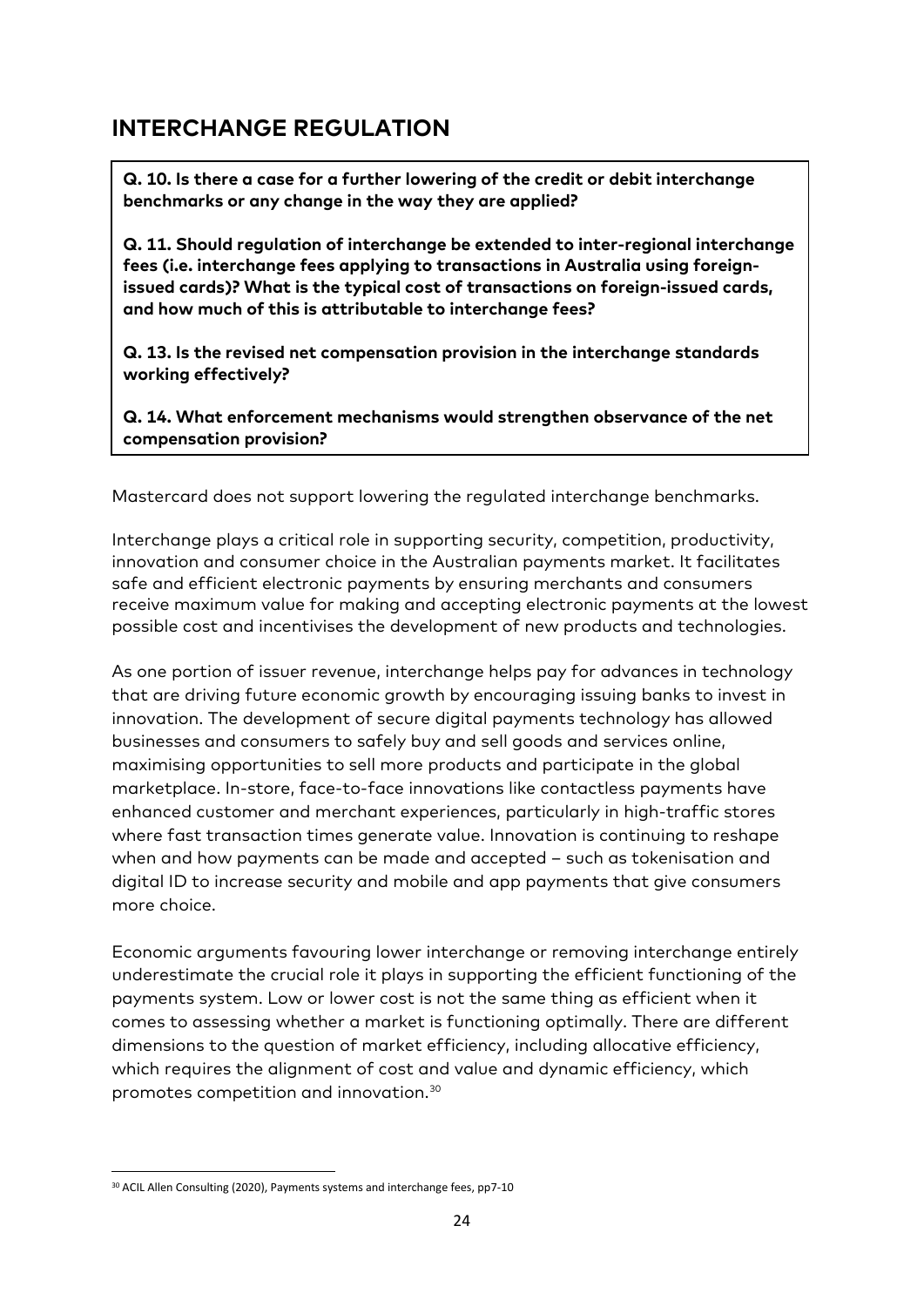#### *Interchange: value in relation to cost*

On the question of value in relation to costs, Mastercard data shows consumer credit cards in Australia generate value to merchants which is two to three times the total cost of acceptance - see Figure 4:[31](#page-25-0)

#### *Figure 4:*



For debit transactions, net value to merchants is over three times the total cost of acceptance: [32](#page-25-1)

#### *Figure 5:*

Australia: Value Provided to Merchants by Consumer Debit Cards



<span id="page-25-0"></span><sup>31</sup> Peter T Dunn and Company LLC (2019) Illustrating the Value Provided by Electronic Payment Products Australia p. 10

<span id="page-25-1"></span><sup>32</sup> Peter T Dunn and Company LLC (2019) Illustrating the Value Provided by Electronic Payment Products Australia p. 11

<sup>33</sup> Rodgers, David: "Credit Losses at Australian Banks: 1980-2013"; *Reserve Bank of Australia Research Discussion Paper*, May 2015. p 21.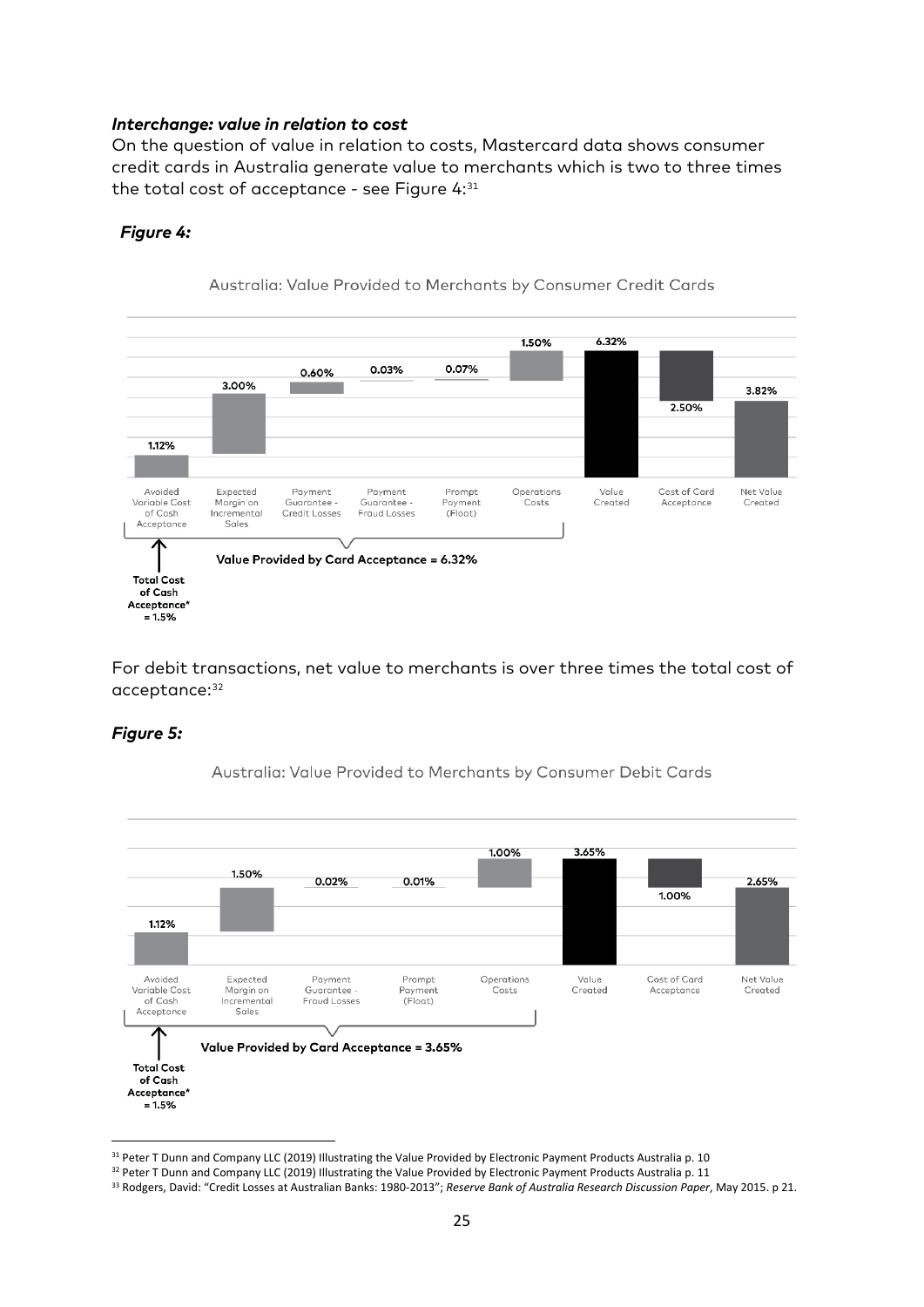Rather than concentrating the discussion around costs, emphasis needs to be placed on the tremendous economic value provided by the acceptance of electronic payments. Interchange, for example, is only one aspect of the total cost of acceptance.

Electronic payments provide many benefits for all participants in the payments system.

For consumers:

- Interchange covers a portion of the cost of fraud protection, so cardholders are protected in the event of a fraudulent transaction. For example, in the event of a stolen card, Mastercard cardholders are protected from fraud or unauthorised transactions under Mastercard's Zero Liability Policy.
- Not only does interchange allow businesses to accept cards, it pays for the interest free days on credit cards.
- Electronic payments allow consumers to access money whenever and wherever they want, and provide a more secure and efficient way to pay, whether in-person, online or in-app.

For merchants:

- Merchants have access to a global customer base.
- Interchange facilitates the use of electronic payments which pay for the benefits businesses receive. When compared to acceptance of cash, the additional value provided to retailers by electronic payments is higher than the total cost of acceptance.
- Merchants get guaranteed payment when they accept credit cards, freeing them from the worry of credit risk - that is, the business gets paid within 24- 48 hours irrespective of whether the cardholder repays the issuer of the card. Every year, issuing banks write off two to four per cent of credit card balances as losses – a cost which would almost unavoidably sit with retailers without interchange.
- Accepting cards reduces the significant costs associated with counting, safeguarding and transporting cash and limiting the losses that occur when cash received is lost or stolen.[33](#page-26-0)
- Studies show that consumers spend more when they use cards and businesses make more money when they accept cards:
	- o The average debit and credit transactions are about two to four times the average cash transaction; and
	- o Premium credit products result in larger transactions whose revenues and contribution to profit more than offset any additional costs of acceptance. [34](#page-26-0)

<span id="page-26-0"></span> <sup>33</sup> Rodgers, David: "Credit Losses at Australian Banks: 1980-2013"; *Reserve Bank of Australia Research Discussion Paper*, May 2015. p 21. 34 Peter T Dunn and Company LLC (2019) Illustrating the Value Provided by Electronic Payment Products Australia p. 4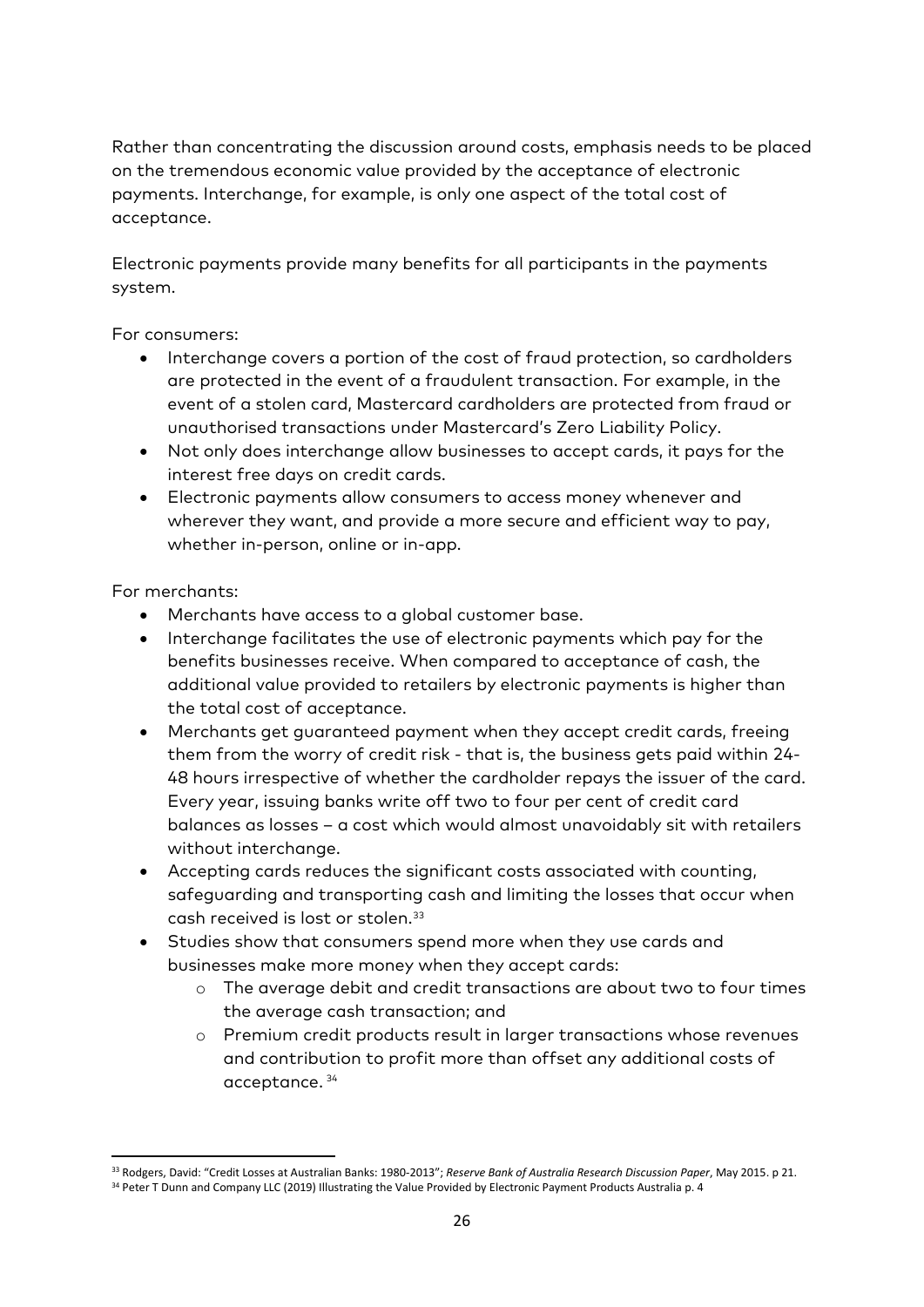For Governments:

- Electronic payments are an important means of reducing the black economy and increasing taxation revenues.
- Electronic payments provide the necessary infrastructure for citizens and businesses to interact in a financial ecosystem which facilitates economic activity. This includes e-commerce, which enables Australian businesses to trade with anyone around the world.
- Government and the public sector are major beneficiaries of interchange as they utilise many different payment options including commercial cards.

#### *Interchange: facilitating competition and innovation*

In recognition of the value delivered by electronic payments, Mastercard sets interchange taking relevant considerations into account, such as the nature of the payment stream, the costs of the recipients of interchange and the levels of cardholder usage and merchant acceptance.

Mastercard sets interchange but does not generate revenue directly from the rate. Our primary interest is ensuring merchants and consumers receive maximum value for electronic payments at the lowest possible cost and promoting innovation and efficiency. Thus, schemes are incentivised to set interchange at a level that encourages card payments and (as close to as possible) universal acceptance by merchants in a market, rather than at a level that would discourage consumers and merchants from using cards and related product innovations.

The interchange level is optimised when it is:

- Low enough for merchants to realise the economic benefits of accepting cards; and
- At a level that fairly compensates issuers for the costs involved in issuing cards.

At this level, interchange encourages high volumes of card payments, wide acceptance of electronic payments by merchants, as well as competition and product innovation in the card market.

Interchange fees provide revenues that assist with payment for new technologies[.35](#page-27-0) Without interchange, there is less incentive for new entrants, especially those outside the traditional banking sector who cannot generate revenue from deposits or other banking fees, to enter the market, which would have a detrimental effect on innovation, competition and consumer outcomes. Issuers receive the fee and pass some of it back to their technology partners. Ultimately, consumers and merchants pay for the technology through merchant service fees, card fees and surcharges. This is an efficient way for the beneficiaries of the technology to pay for the service they are receiving.<sup>[36](#page-27-1)</sup>

<span id="page-27-0"></span><sup>&</sup>lt;sup>35</sup> ACIL Allen Consulting (2020), Payments systems and interchange fees, p10

<span id="page-27-1"></span><sup>&</sup>lt;sup>36</sup> ACIL Allen Consulting (2020), Payments systems and interchange fees, p14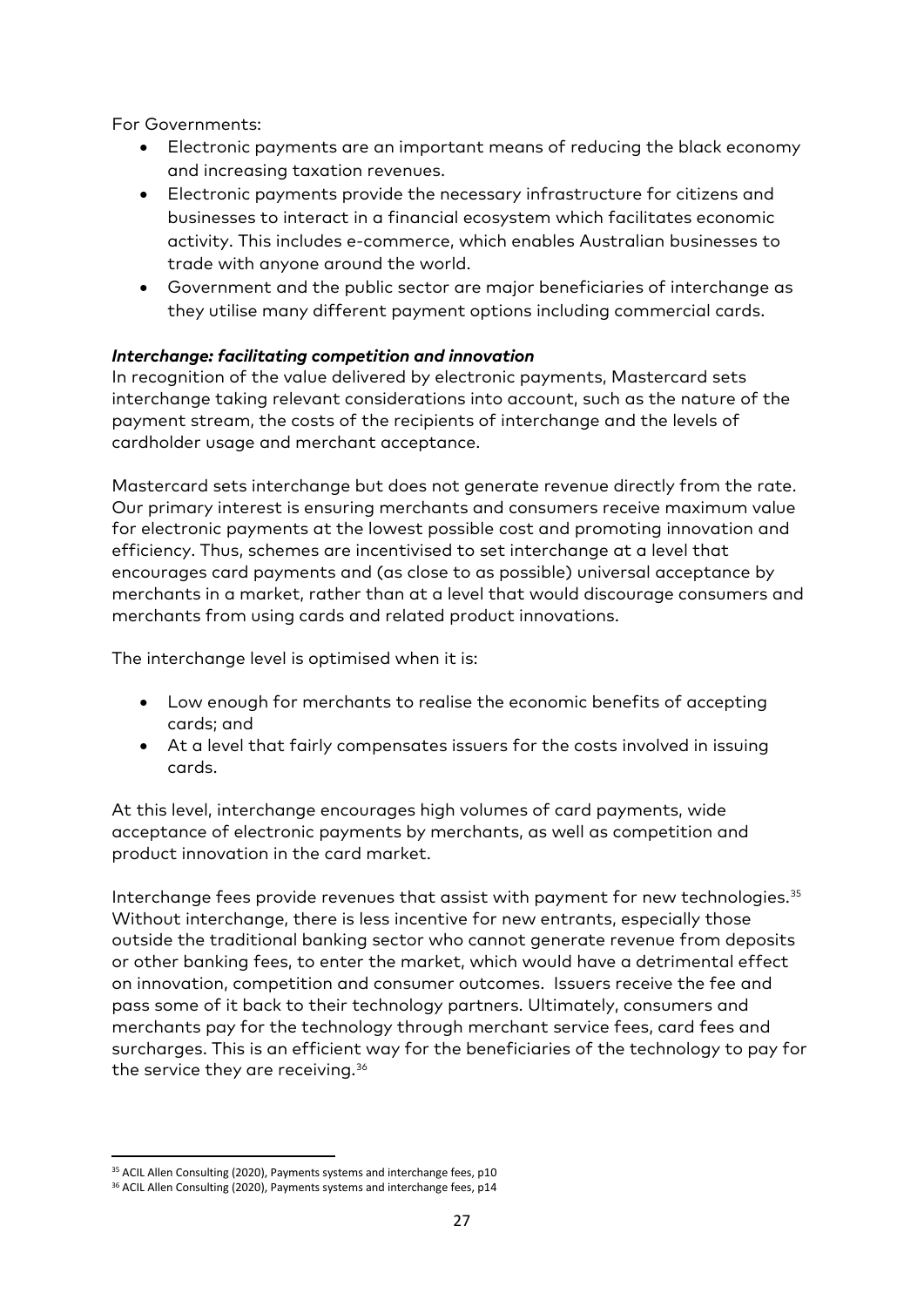Interchange fees can also be used to incentivise the adoption of innovations developed by schemes.[37](#page-28-0) For example, schemes can lower interchange fees to encourage the initial uptake of more secure payment methods and reduce fraud via initiatives such as tokenisation. For example, Mastercard's new value pricing model reflects the input costs of different types of transactions. This model is also being adopted by other schemes.

Interchange fees also provide an incentive and source of revenue for smaller issuers to provide their customers with cards utilising the latest technologies.<sup>[38](#page-28-1)</sup> Unlike the big banks, smaller financial institutions – including disruptive new entrants to the financial services marketplace like neobanks – have less scope to offset the costs of operating a debit payments business from their other business activities. [39](#page-28-2) Interchange revenues are vital for these institutions to be able to provide card products so they can effectively compete with incumbent banks to attract business.

Without interchange fees, small financial institutions will not be able to offer services customers expect and they will not have the scale to invest in new product or security technologies. Given this, lowering interchange could have the unintended – and undesirable – consequence of discouraging new entrants and entrenching the market dominance of the big banks. Reductions in interchange would hurt these businesses disproportionately and be harmful to competition in financial and payments services[.40](#page-28-3) This is inconsistent with the Government's desire to increase competition in financial services and encourage the development of the local fintech sector.

Mastercard suggests the RBA engage with new entrant digital banks and smaller regional banks to understand the costs of operating a debit payments business today. These costs have dramatically increased with the advent of digital channels and the inherently higher cybersecurity risks associated with these channels.

Interchange regulation ostensibly intended to lower overall costs in the payments system has the perverse impact of shifting costs away from merchants and on to other parties participating in the system, especially cardholders and consumers. Research on the impact of interchange regulation, including on the Australian experience, shows regulation imposes further detriments on consumers in the form of higher card fees, higher interest rates and a reduction in the availability of lowcost banking options.[41](#page-28-4)

In Australia, the RBA's decision to regulate interchange in 2003 has led to cardholders paying approximately \$480 million more in additional fees each year. Australian banks have also reduced their customer rewards programs.<sup>42</sup>

<span id="page-28-0"></span> $37$  Oxera (2020), The competitive landscape for payments: an Australian perspective, p71

<span id="page-28-1"></span><sup>&</sup>lt;sup>38</sup> ACIL Allen Consulting (2020), Payments systems and interchange fees, pp 9-11

<span id="page-28-3"></span><span id="page-28-2"></span><sup>&</sup>lt;sup>39</sup> Oxera (2020), The competitive landscape for payments: an Australian perspective, p71

<sup>&</sup>lt;sup>40</sup> ACIL Allen Consulting (2020), Payments systems and interchange fees, p13

<span id="page-28-4"></span><sup>41</sup> Chan, I., Chong, C., and Mitchell, S., 'The Personal Credit Card Market in Australia: Pricing over the Last Decade,' RBA Bulletin, March 2012; Europe Economics, 'The Impact of Interchange Fee Regulation', September 2014

<span id="page-28-5"></span><sup>42</sup> Stillman, R 'Regulatory intervention in the payment card industry by the Reserve Bank of Australia'; CRA International, April 2008, p. 13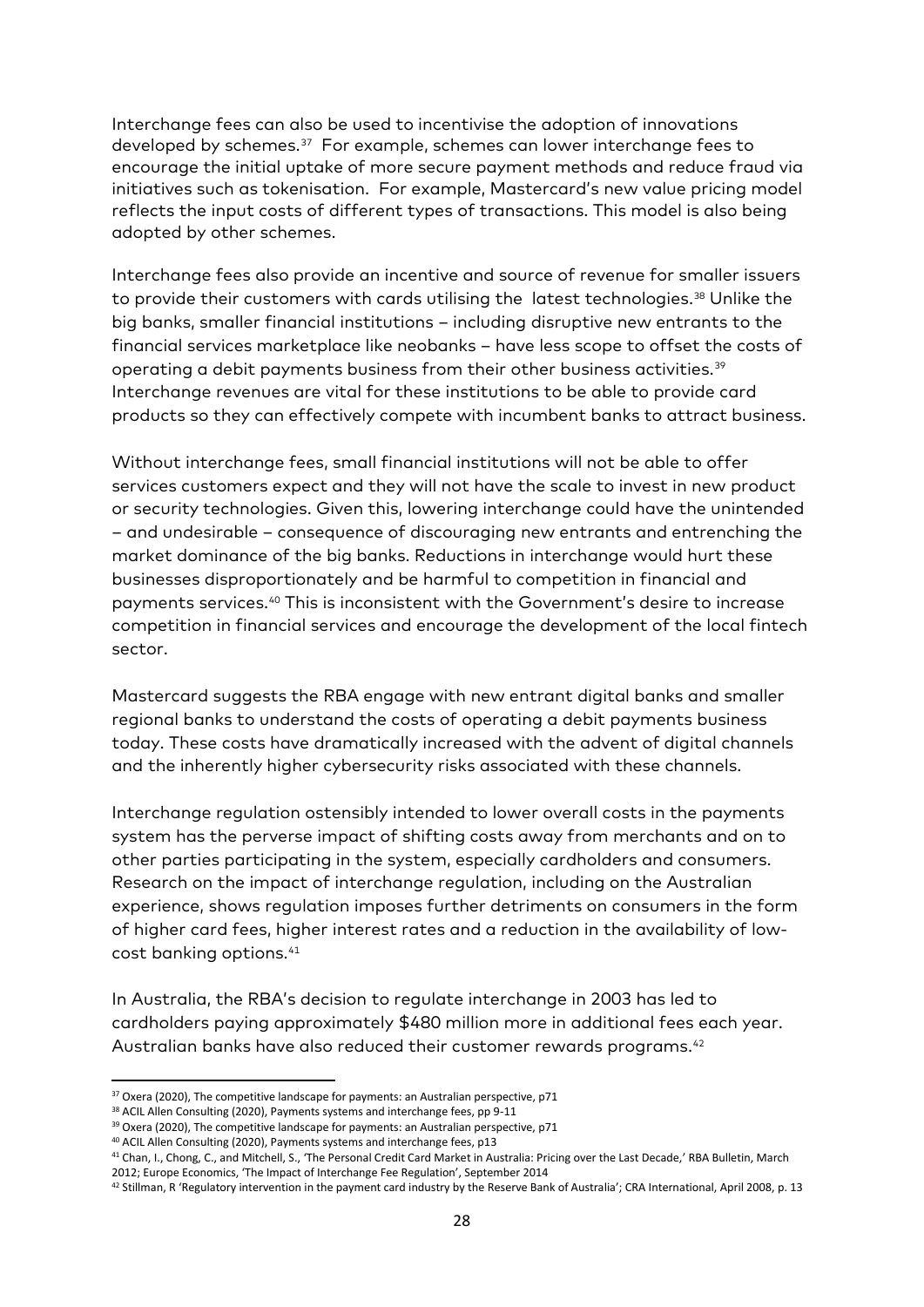Furthermore, there is no evidence merchants pass on cost savings from regulated interchange through reduced prices for goods or services.

#### *Buy Now, Pay Later facilities*

Though a recent entrant into the local payments market, BNPL providers have managed to successfully attract both consumer and merchant customers.

The success of Afterpay and other BNPL facilities demonstrates consumer demands are changing rapidly. Designated schemes should be able to offer new payment solutions outside of the current debit and credit model, in order to meet the customer demand for alternatives like BPNL and introduce more competition into the market. Creation of an instalment category in the Standards with clear rules could spur innovation, lower costs for merchants and create consumer benefits.

#### *Extending interchange regulation to foreign issued cards*

Mastercard does not support regulating interchange on foreign-issued card transactions made in Australia. We believe regulating these transactions will have a negative impact on Australia's tourism industry, trade interests and on our full participation in the digitised and globally integrated economy.

According to research commissioned by Mastercard, 94 per cent of Australian credit transactions are domestic. Only six per cent are cross border. However, cross border credit transactions average about 50 per cent higher tickets than domestic transactions.<sup>[43](#page-29-0)</sup>

#### *Figure 6:*





When it comes to debit, only 1.5 per cent of transactions are cross border. However, these transactions deliver approximately 65 per cent higher tickets than domestic transactions.[44](#page-29-1)

<span id="page-29-0"></span><sup>43</sup> Peter T Dunn and Company LLC (2019), Illustrating the Value Provided by Electronic Payment Products Australia, p. 10

<span id="page-29-1"></span><sup>44</sup> Peter T Dunn and Company LLC (2019) Illustrating the Value Provided by Electronic Payment Products Australia p. 10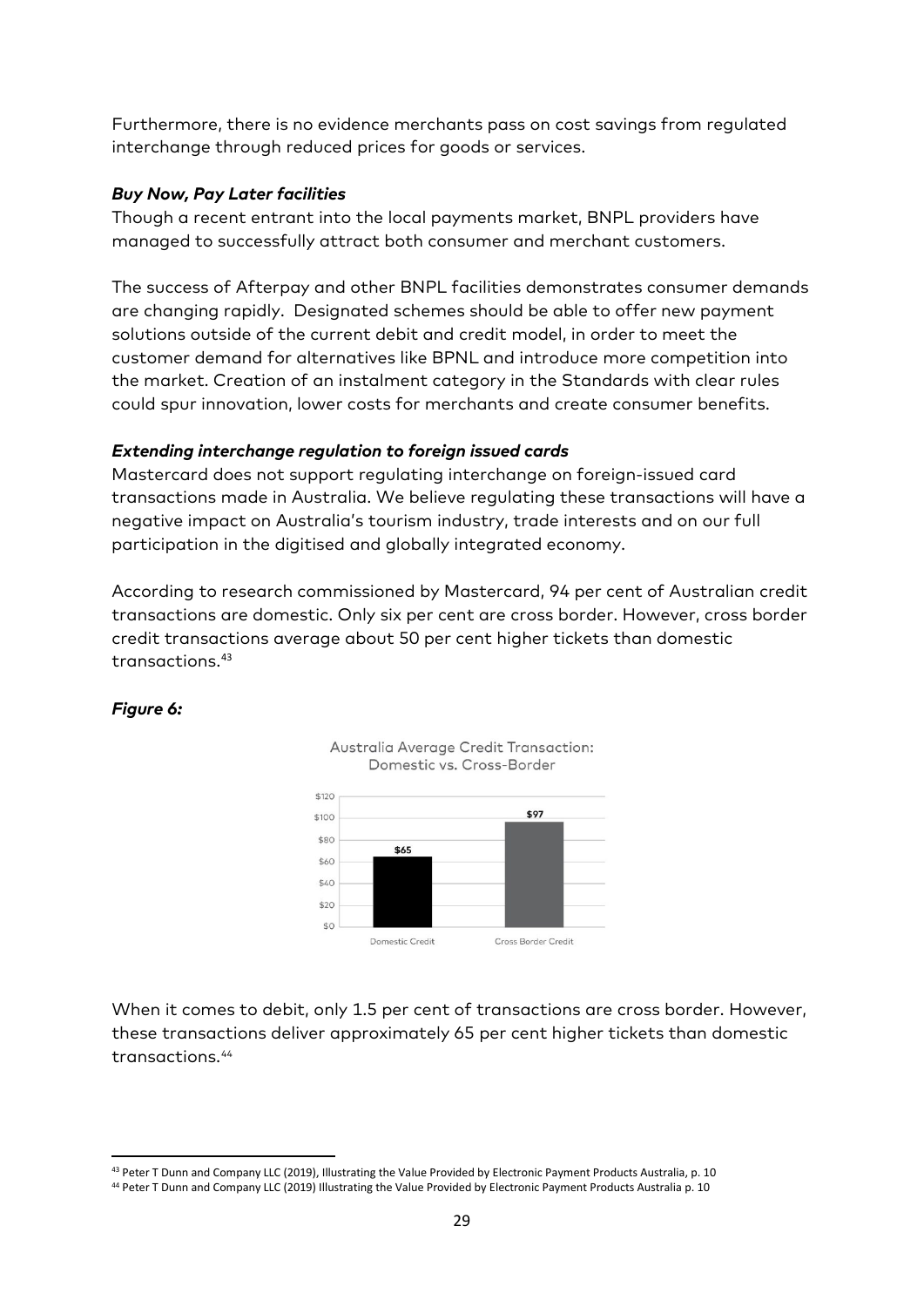#### *Figure 7:*



Foreign issued cards used in Australia are different and more complex products than their domestic counterparts and should not be treated in the same way. The overseas issuer wears the fraud and credit risk on payments made with their cards here while significant value is enjoyed by local merchants in the form of extra business from tourists and digital commerce.

The undesirable consequences of regulation include:

- Overseas banks introducing or increasing transaction fees for cardholders, which would discourage tourist and online spending.
- Any reduction in interchange constrains banks' capacity to provide fraud protection, such as zero liability policies, on payments made in Australia.
- Foreign banks may be more inclined to decline a higher percentage of transactions acquired in Australia if they are not compensated for credit risk.

We are also concerned this type of regulation will be inconsistently applied across electronic payment products and that unregulated competitors like China Union Pay, JCB, Discover and American Express would enjoy an unfair competitive advantage. In the first instance, Mastercard recommends the RBA collect data across all schemes, regulated and unregulated, to better understand the working of the cross-border market.

#### *Net compensation*

The RBA's recent changes to the Standards includes welcome clarifications. Notwithstanding this, Mastercard has identified further changes for consideration:

- Definitions of core fees and the definitions of issuer benefits and payments should be tightened in order to provide more clarity, to minimise misunderstandings and to reduce the compliance burden.
- The provision about minimum fees to be a network participant is not practical and should be deleted.
- We already work on the basis that there is an obligation on us to be compliant, but not to ensure compliance by customers.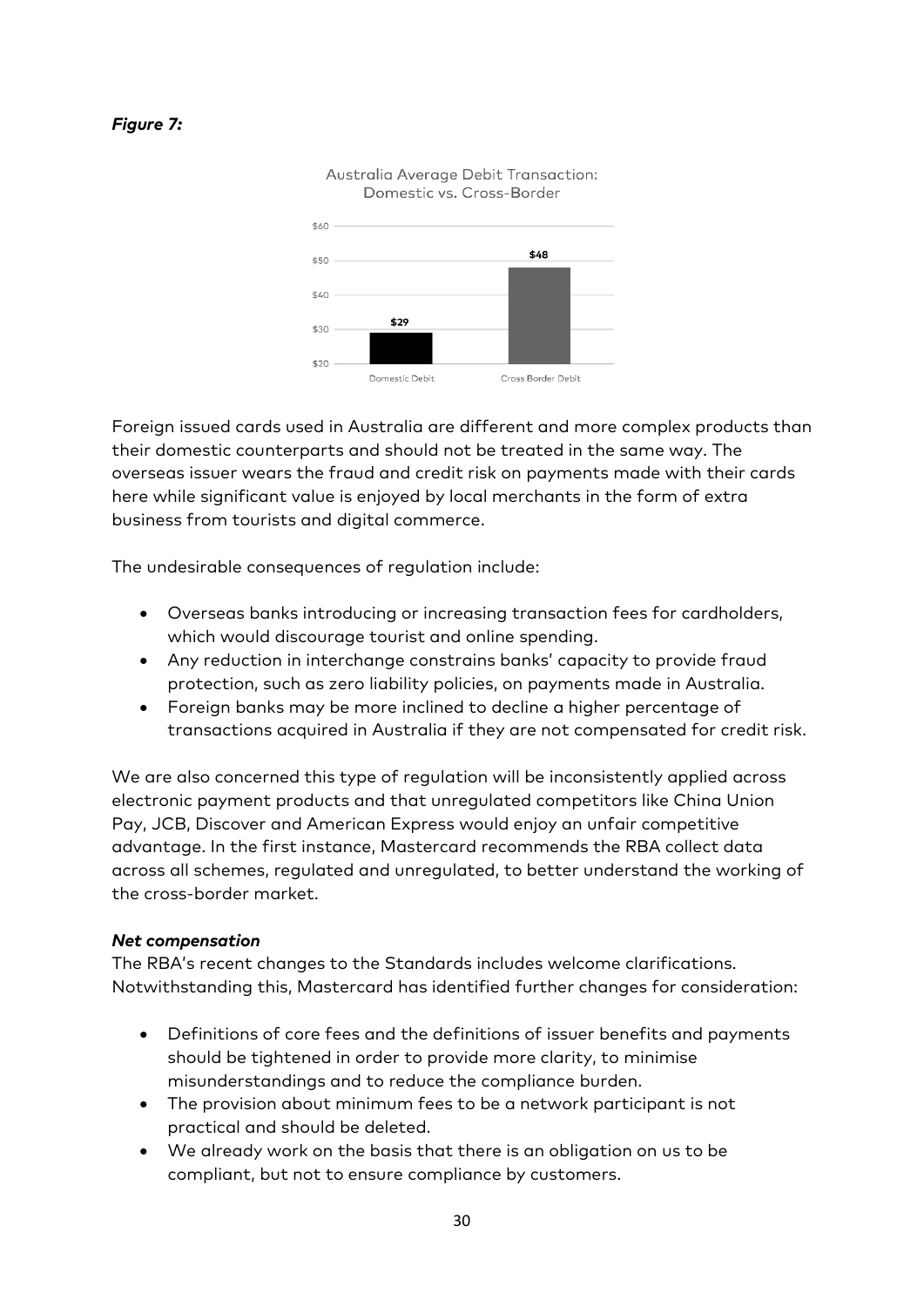- The accounting treatment used by a scheme would be a suitable benchmark against which compliance/non-compliance is measured. While other accounting treatments could be used, applying the scheme's accounting treatment would result in consistency. A scheme works with every issuer and the same rules would be applied against each issuer.
- Mastercard works hard during the reporting period to ensure compliance by the reporting date. If, based on the objective criteria proposed above, the agreement is not compliant, then the issuer should have a statutory requirement to make right the non-compliance within a specified date (60 days) after the end of the reporting period.
- The concept should be that the intended outcomes in terms of avoiding net compensation is achieved. Schemes are not advantaged by this; rather proper restitution is made to them as soon as possible.
- There should be guard rails for non-compliance penalties. No party should be found to be non-compliant:
	- o if it has applied GAAP, either its own or (in our view better) a standard based of the accounting applied by the relevant scheme.
	- o an issue arises because of a party's inability to see the future e.g. from a scheme perspective if a customer takes a future commercial decision to de-emphasise promised marketing on scheme branded activity resulting in incentives effectively being overpaid.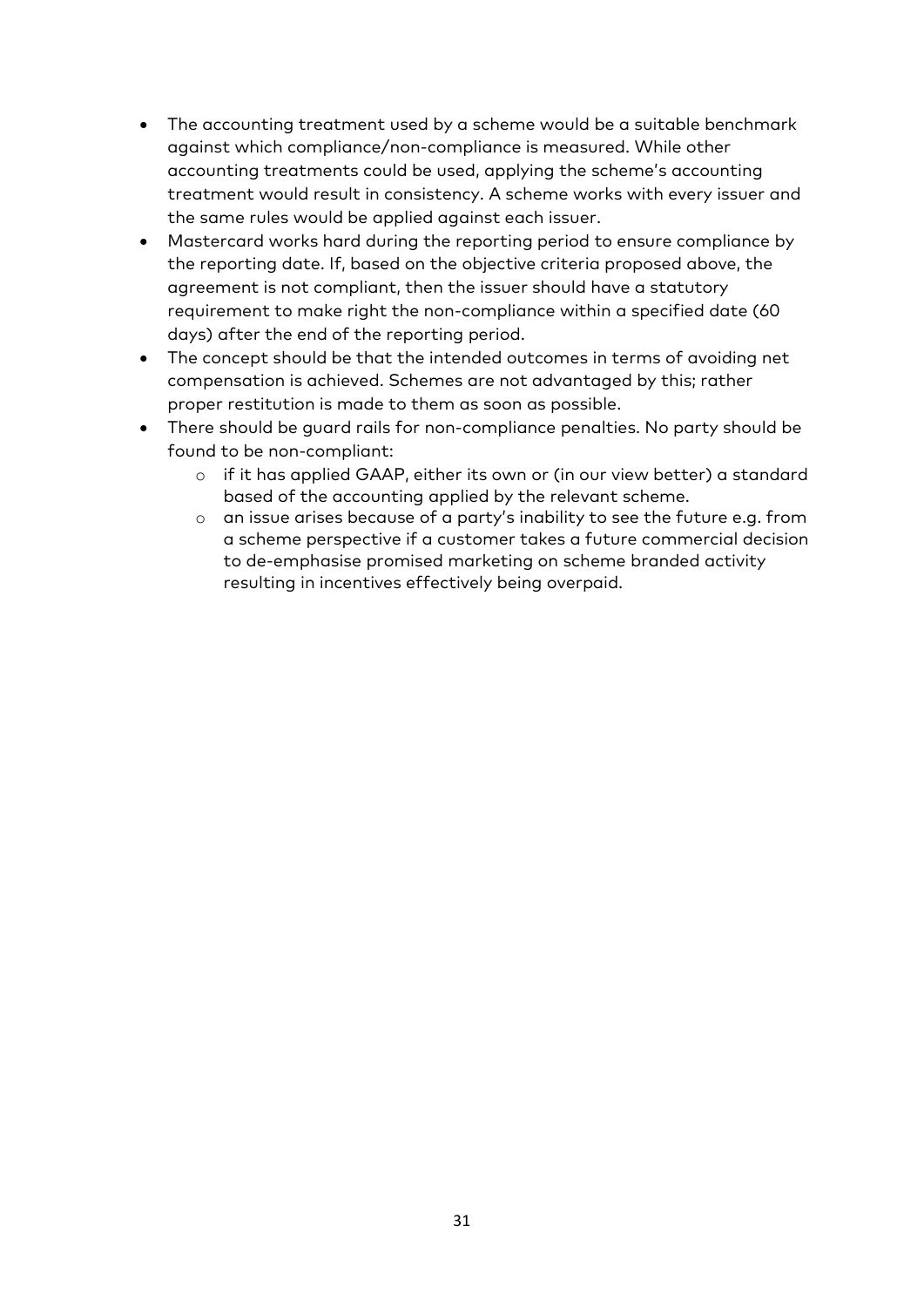### **SURCHARGING**

**Q. 15. Is the surcharging framework working well? Are there any changes that should be considered?**

**Q. 16. Is there a case for policymakers to require that BNPL providers remove any no-surcharge rules, consistent with earlier actions in regard to card systems that applied such rules?**

Mastercard has long opposed merchants surcharging their customers when they choose to pay by card. Merchants receive tremendous value from accepting cards and the cost should rightly be borne by them.

Electronic payments boost retail sales, simplify accounting and the provision of credit to customers, and reduce operating and security costs for merchants, while also guaranteeing they are paid, even if the cardholder doesn't repay their bank. Surcharging conceals this value by repackaging it solely as a cost that can be passed onto consumers, who already pay card fees to cover the costs of the benefits of electronic payments.

Given this value, Mastercard believes the RBA's current approach to the cost of acceptance is too narrow, in that it does not offset costs with the value derived by merchants from benefits such as guaranteed payment and increased sales amounts. Additionally, it erroneously suggests that other payment forms, like cash, are "free."

The RBA's own analysis conducted in 2014 showed the direct cost of accepting a cash transaction was broadly like a card not present credit transaction and more expensive than a card present debit transaction.<sup>45</sup>

Over time, we forecast the cost of accepting cards will continue to decline if innovation and competition is not inhibited, while the cost of transacting in cash will increase as these costs are spread over fewer transactions.

Differential surcharging between card categories (foreign/domestic, standard/premium) would lead to a poor consumer experience, particularly for overseas tourists who may not understand why they are being surcharged while locals are not. Disclosure of all the differing surcharge rates is also likely to be highly complex for both merchants and consumers. Irrespective of this, merchant routing and interchange regulation already helps merchants manage costs.

Further, surcharges are based on the information provided by acquirers regarding their payment costs. If a merchant is on a blended rate (credit, debit, Mastercard and Visa), they pay the same amount for every transaction – despite the underlying cost, and therefore, are permitted to surcharge the same amount for all

<span id="page-32-0"></span> <sup>45</sup> Stewart, C, Chan, I, Osslinkski, C, Halperin, D and Ryan, P (2014) *The Evolution of Payment Costs in Australia,* RBA Research Discussion Paper, p. 30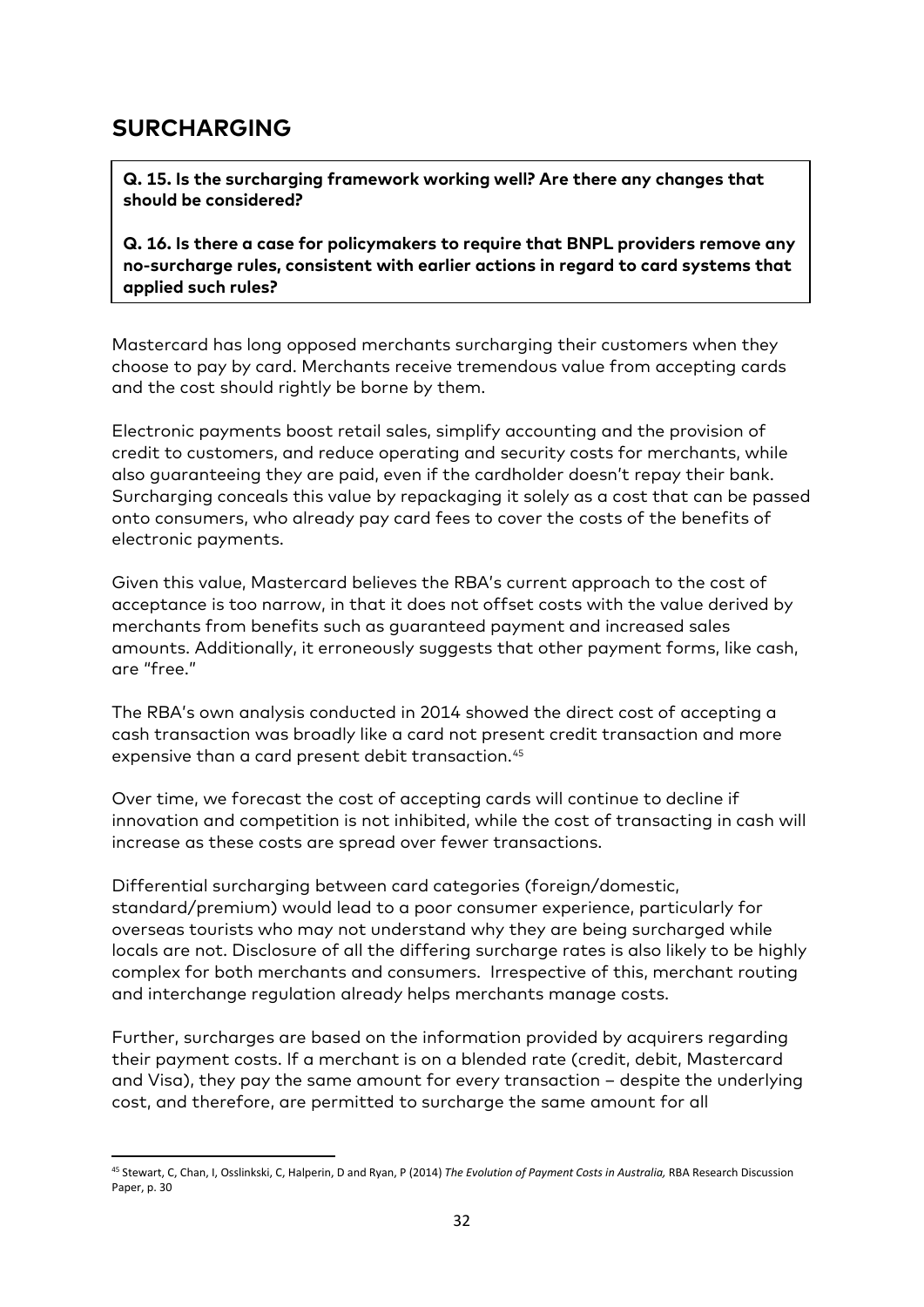transactions. This does not send a price signal to consumers regarding the costs of different transactions.

While the cost of accepting cash and card payments is broadly comparable, card payments provide tremendous extra value: fraud protection, traceability, and the greater security of guaranteed payment for merchants delivers ease and convenience for both consumers and merchants.

For merchants, choosing to pass on the cost of accepting a card payment may not be a rational business decision. Surcharging is very unpopular with consumers. Research conducted by finder.com.au found that 94 per cent of Australians think card surcharges are a "rip-off" and nearly 70 per cent of consumers would back out of a transaction is they found out a surcharge would be applied.<sup>[46](#page-33-0)</sup>

As surcharging is likely to discourage consumers from paying by card, Mastercard believes Australia's surcharging rules should be re-examined to ensure they are aligned with other public policy objectives, such an reducing the shadow economy, reducing crime rates, encouraging competition and productivity and stimulating economic growth. However, any regulations regarding surcharging should be applied evenly across all system participants.

<span id="page-33-0"></span><sup>46</sup> Finder.com.au (2018), Avoid card surcharges for good with Fee-Free Shops a[t https://www.finder.com.au/avoid-card-surcharges-for](https://www.finder.com.au/avoid-card-surcharges-for-good-with-fee-free-shops)[good-with-fee-free-shops](https://www.finder.com.au/avoid-card-surcharges-for-good-with-fee-free-shops) accessed 17 January 2020.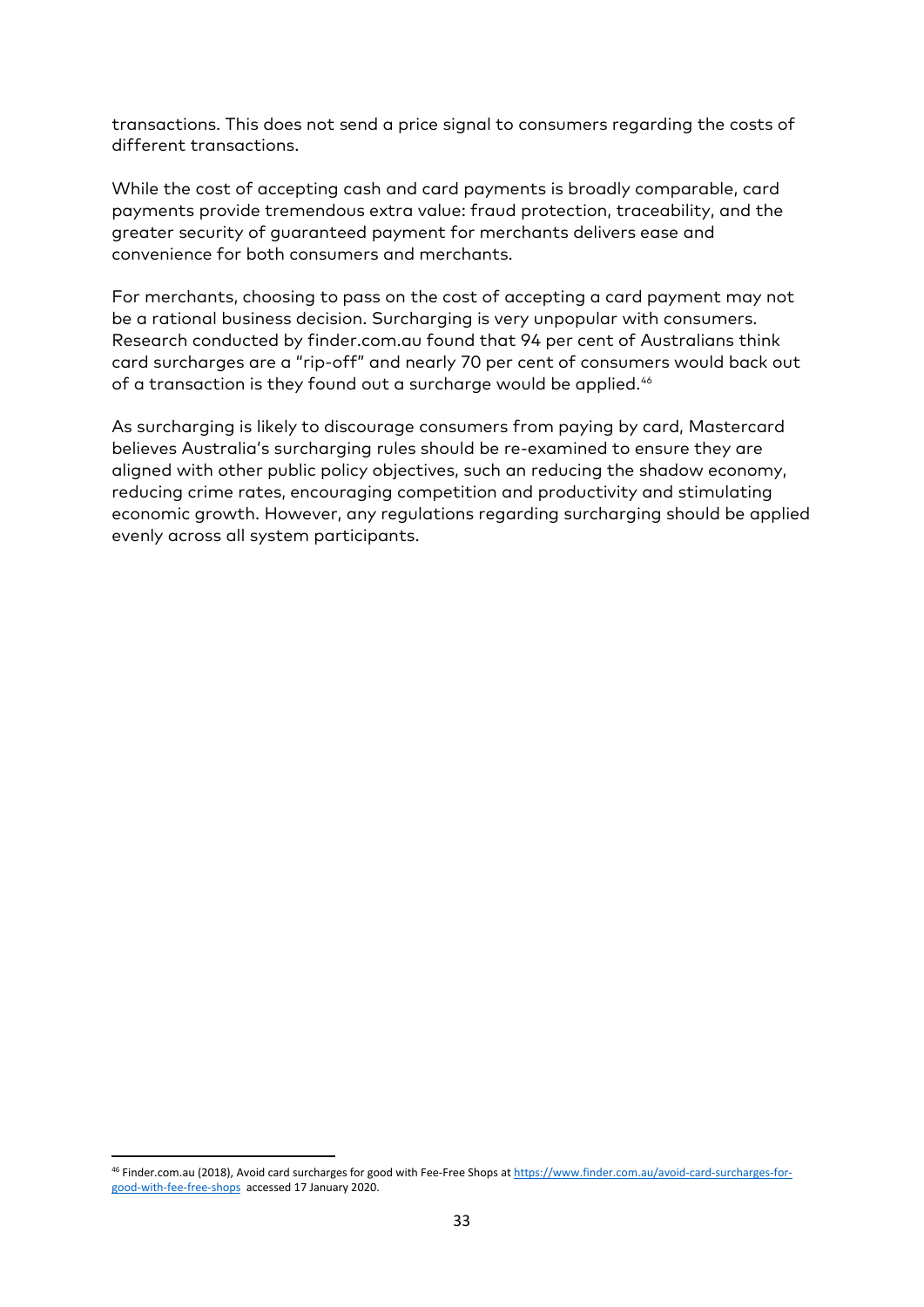# **OTHER ISSUES**

**Q. 3. Are there barriers to innovation and/or competition that may affect the costs of or provision of electronic payments and should be addressed in this review?**

**Q. 8. Are the existing access regimes working effectively?**

**Q. 9. What are the implications of the growing importance of mobile devices and digital platforms for the retail payments system in Australia? Are there issues that arise for the Bank's regulatory regime for card payments or that are relevant to competition, efficiency and risk?**

Mastercard is technology neutral, working with several different technology companies to support access for their customers to new and innovative ways to pay.

As noted throughout this submission, some recent regulatory and policy interventions may inhibit competition, innovation and cyber security rather than encourage it.

There has been significant change in the market since regulation began in the early 2000s. The RBA must ensure the regulatory framework is fit for purpose. As outlined above, significantly lower interchange and a LCR regime that does not account for value will lead to less competition, entrench the market dominance of the big banks, less incentive to innovate and compromise system resilience and security.

Access regimes are another example. These were established at a time when Mastercard had substantially different ownership structure. Delays to schemes licencing applicants are the result of applicants needing to demonstrate regulatory compliance (for example with anti-money laundering laws), not anti-competitive behaviour by schemes. It is not in a scheme's interest to inhibit access.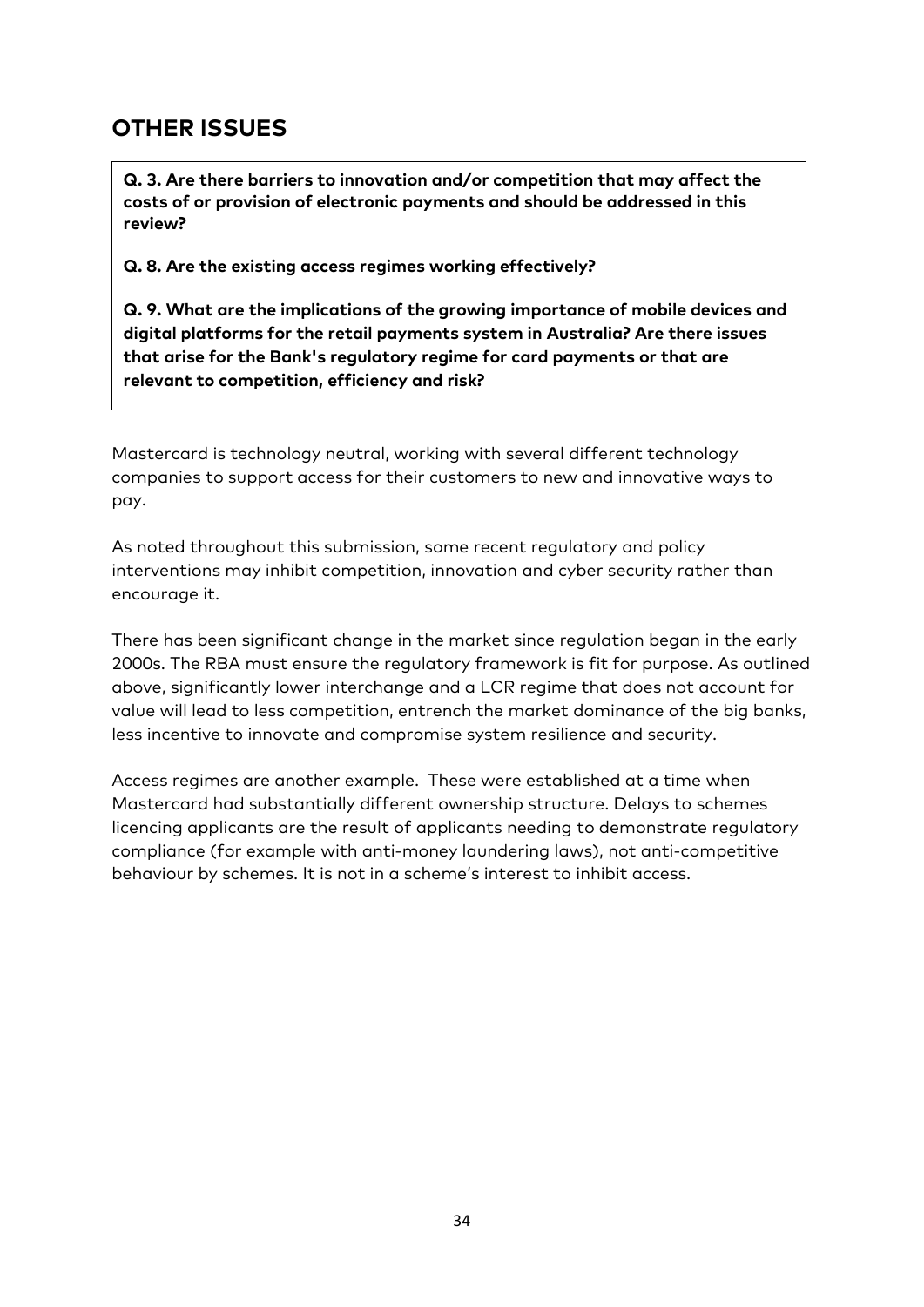# **APPENDIX A – MASTERCARD PRODUCTS AND SERVICES**

Mastercard provides a wide variety of integrated products and services that support payment products that bank customers can offer to their account holders. These offerings facilitate transactions on our core network among account holders, merchants, financial institutions, businesses, governments and other organisations in markets globally.

#### **Core Products**

*Consumer Credit.* We offer a number of programs that enable issuers to provide consumers with credit that allow them to defer payment. These programs are designed to meet the needs of our customers around the world and address standard, premium and affluent consumer segments.

**Debit.** We support a range of payment products and solutions that allow our customers to provide consumers with convenient access to funds in deposit and other accounts. Our debit and deposit access programs can be used to make purchases and to obtain cash in bank branches, at ATMs and, in some cases, at the point of sale. Our branded debit programs consist of Mastercard (including standard, premium and affluent offerings), Maestro (the only PIN-based solution that operates globally) and Cirrus (our primary global cash access solution).

**Prepaid.** Prepaid programs involve a balance that is funded prior to use and can be accessed via one of our payment products. We offer prepaid payment programs using any of our brands, which we support with processing products and services. Segments on which we focus include government programs such as Social Security payments, unemployment benefits and others; commercial programs such as payroll, health savings accounts, employee benefits and others; and reloadable programs for consumers without formal banking relationships and non-traditional users of electronic payments.

We also provide prepaid program management services, primarily outside of the United States, that manage and enable switching and issuer processing for consumer and commercial prepaid travel cards for business partners such as financial institutions, retailers, telecommunications companies, travel agents, foreign exchange bureaus, colleges and universities, airlines and governments.

*Commercial.* We offer commercial payment products and solutions that help large corporations, midsize companies, small businesses and government entities. Our solutions streamline procurement and payment processes, manage information and expenses (such as travel and entertainment) and reduce administrative costs. Our card offerings include travel, small business (debit and credit), purchasing and fleet cards. Our SmartData platform provides expense management and reporting capabilities. Our Mastercard In Control™ platform generates virtual account numbers which provide businesses with enhanced controls, more security and better data.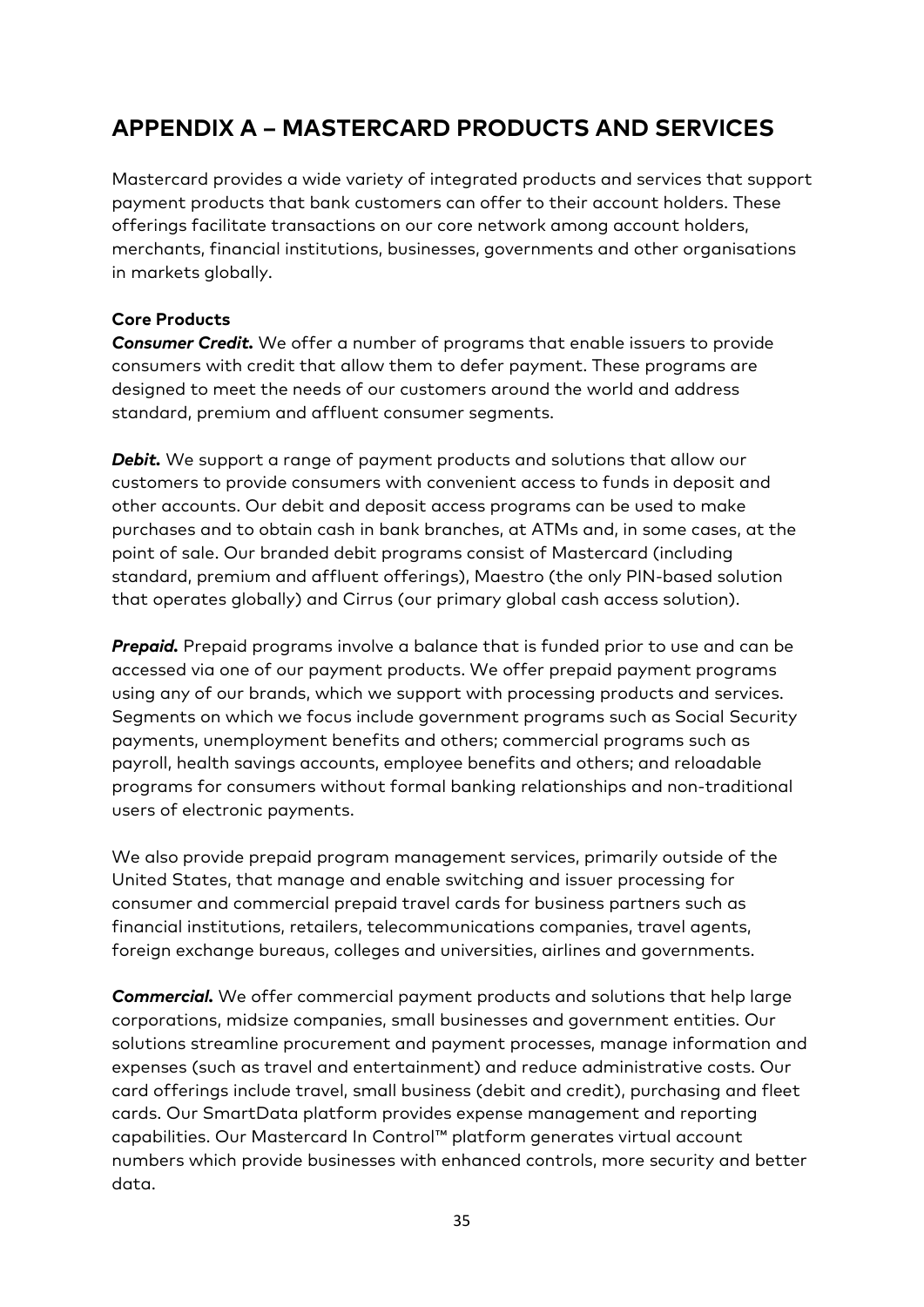*Additional Platforms.* In addition to the switching capabilities of our core network, we offer additional platforms with payment capabilities that extend to new payment flows:

- We offer commercial payment products and solutions, such as the Mastercard B2B Hub, which enables small and midsized businesses to optimise their invoice and payment processes.
- With Vocalink, we offer real-time account-based payments for ACH transactions. This platform enables payments between bank accounts in realtime and provides enhanced data and messaging capabilities, making them particularly well-suited for B2B and bill payment flows.

#### **Value-Added Products and Services**

We provide additional integrated products and services to our customers and stakeholders, including financial institutions, retailers and governments that enhance the value proposition of our products and solutions.

*Safety and Security.* We offer integrated products and services to prevent, detect and respond to fraud and cyber-attacks and to ensure the safety of transactions made using Mastercard products. We do this using a multi-layered safety and security strategy:

- The "Prevent" layer protects infrastructure, devices and data from attacks. We have continued to grow global usage of EMV chip and contactless security technology, helping to reduce fraud. Greater usage of this technology has increased 13 the number of EMV cards issued and the transaction volume on EMV cards. While this technology is prevalent in Europe, the U.S. market has been adopting this technology in recent years.
- The "Identify" layer allows us to help banks and merchants verify genuine consumers during the payment process. Examples of solutions under this layer include Mastercard Identity Check™, a fingerprint, face and iris scanning biometric technology to verify online purchases on mobile devices, and our recently launched Biometric Card which has a fingerprint scanner built in to the card and is compatible with existing EMV payment terminals.
- The "Detect" layer spots fraudulent behaviour and cyber-attacks and takes action to stop these activities once detected. Examples of our capabilities under this layer include our Early Detection System, Decision Intelligence and Safety Net™ services and technologies.
- The "Experience" layer improves the security experience for our stakeholders in areas from the speed of transactions, enhancing approvals for online and cardon-file payments, to the ability to differentiate legitimate consumers from fraudulent ones. Our offerings in this space include Mastercard In Control, for consumer alerts and controls and our suite of digital token services available through our Mastercard Digital Enablement Service ("MDES").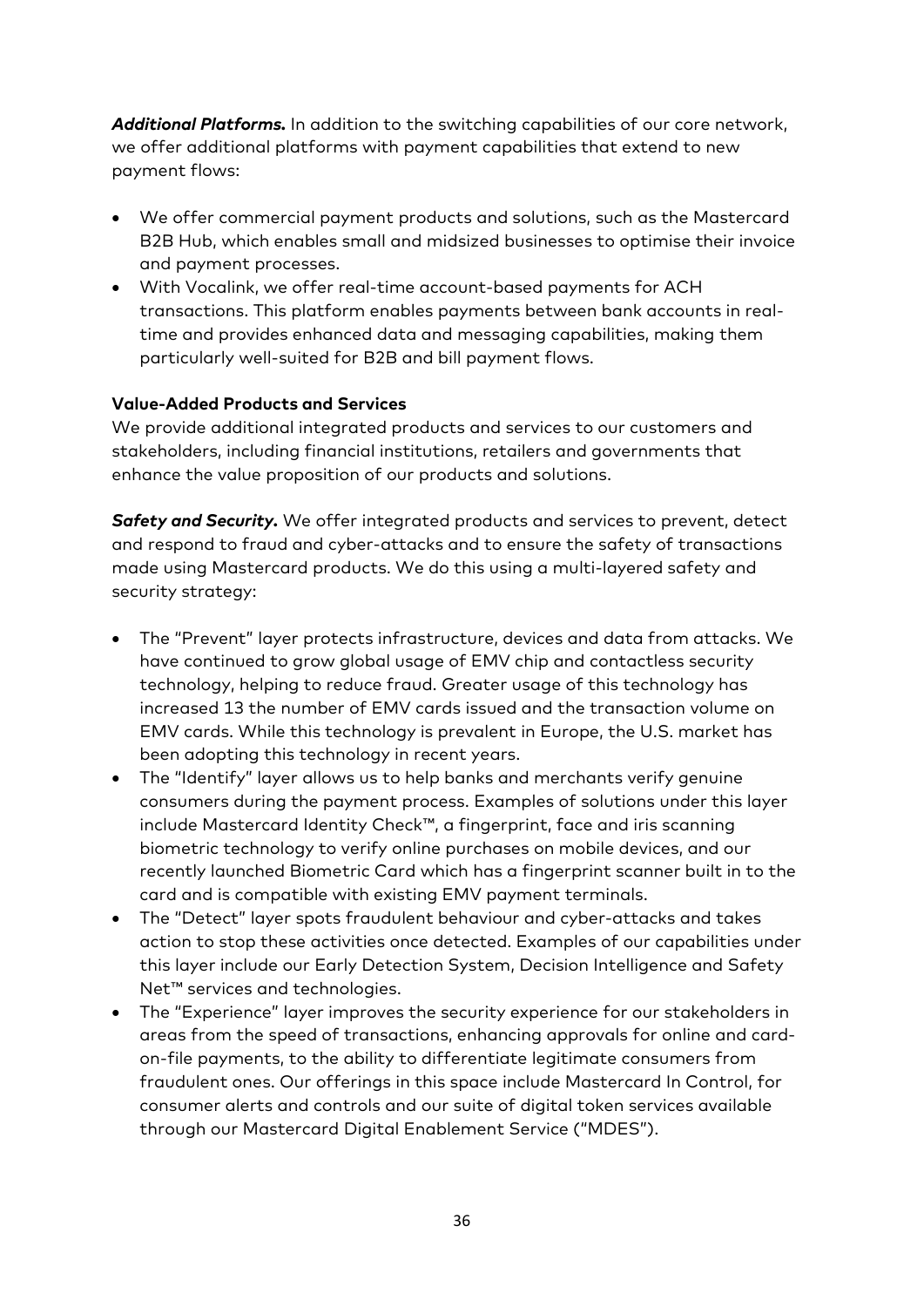We have also worked with our financial institution customers to provide products to consumers globally with increased confidence through the benefit of "zero liability", or no responsibility for counterfeit or lost card losses in the event of fraud.

*Loyalty and Rewards.* We have built a scalable rewards platform that enables financial institutions to provide consumers with a variety of benefits and services, such as personalised offers and rewards, access to a global airline lounge network, concierge services, insurance services, emergency card replacement, emergency cash advances and a 24-hour account holder service centre. For merchants, we provide campaigns with targeted offers and rewards, management services for publishing offers, and accelerated points programs for co-brand and rewards program members.

*Processing.* We extend our processing capabilities in the payments value chain in various regions and across the globe with an expanded suite of offerings, including:

- Issuer solutions designed to provide customers with a complete processing solution to help them create differentiated products and services and allow quick deployment of payments portfolios across banking channels.
- Payment gateways that offer a single interface to provide e-commerce merchants with the ability to process secure online and in-app payments and offer value-added solutions, including outsourced electronic payments, fraud prevention and alternative payment options.
- Mobile gateways that facilitate transaction routing and processing for mobileinitiated transactions.

*Analytics Insights and Consulting.* We provide proprietary analysis, data-driven consulting and marketing services solutions to help clients optimise, streamline and grow their businesses, as well as deliver value to consumers.

Our capabilities incorporate payments expertise and analytical and executional skills to create end-to-end solutions which are increasingly delivered via platforms embedded in our customers' day-to-day operations. By observing patterns of payments behaviour based on billions of transactions switched globally, we leverage anonymised and aggregated information and a consultative approach to help our customers make better business decisions. Our executional skills such as marketing, digital implementation and staff augmentation allow us to assist clients implement actions based on these insights.

Increasingly, we have been helping financial institutions, retailers and governments innovate. Drawing on rapid prototyping methodologies from our global innovation and development arm, Mastercard Labs, we offer "Launchpad," a five-day app prototyping workshop. Through our Applied Predictive Technology business, a software as a service platform, we can help our customers conduct disciplined business experiments for in-market tests.